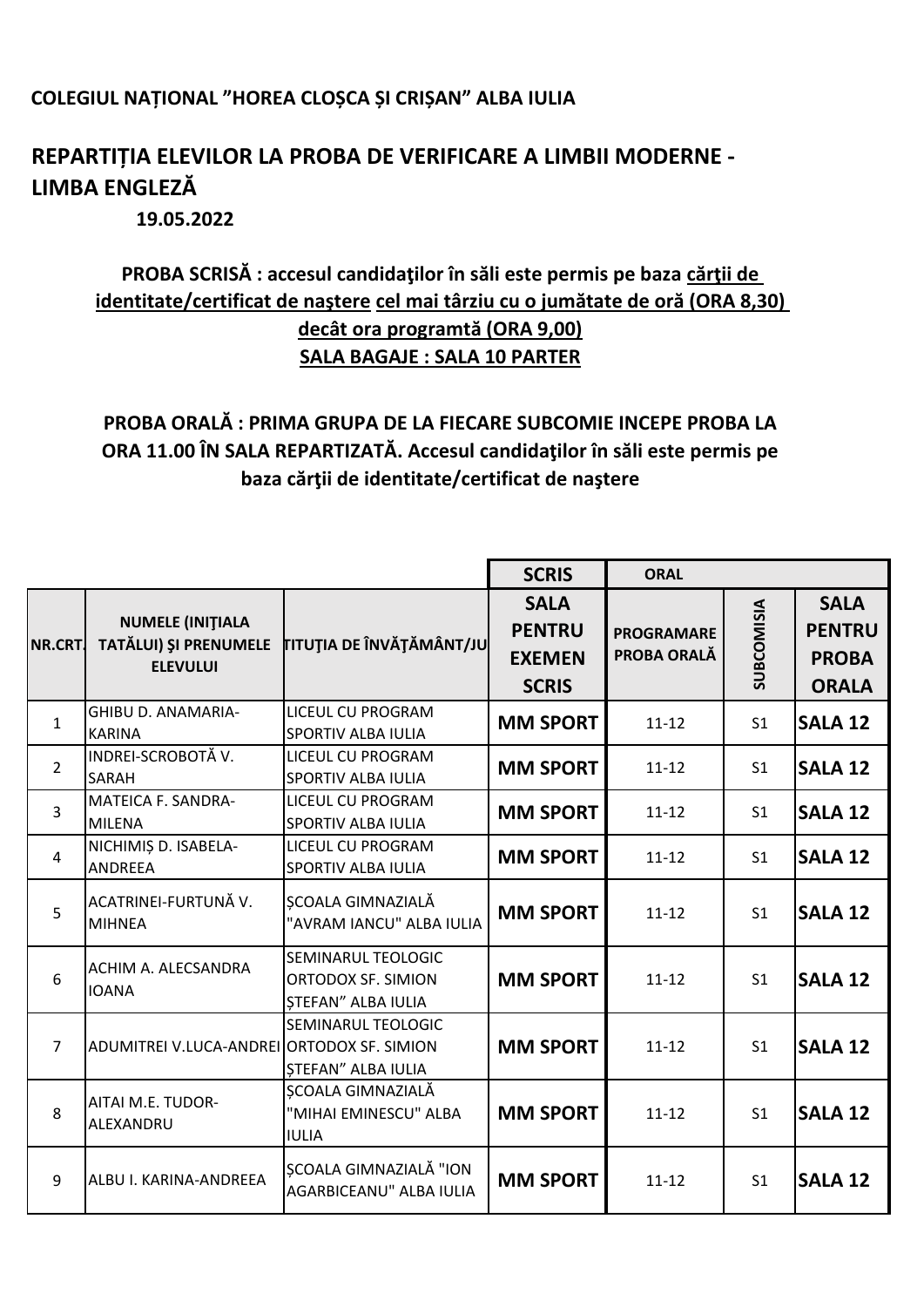| 10 | ALBU N. DENIS-VASILE                   | <b>SCOALA GIMNAZIALĂ "IULIU</b><br>MANIU" VINȚU DE JOS                | <b>MM SPORT</b> | $11 - 12$ | S <sub>1</sub> | <b>SALA 12</b> |
|----|----------------------------------------|-----------------------------------------------------------------------|-----------------|-----------|----------------|----------------|
| 11 | ALDEA M. ALBERT-MIHAI                  | LICEUL TEHNOLOGIC<br>"ALEXANDRU DOMȘA" ALBA<br><b>IULIA</b>           | <b>MM SPORT</b> | $11 - 12$ | S <sub>1</sub> | <b>SALA 12</b> |
| 12 | ANCA V. LUIZA                          | ȘCOALA GIMNAZIALĂ<br>"MIHAI EMINESCU" ALBA<br><b>IULIA</b>            | <b>MM SPORT</b> | $11 - 12$ | S <sub>1</sub> | <b>SALA 12</b> |
| 13 | ANDREI D.I. RĂZVAN-DAN                 | SCOALA GIMNAZIALĂ "ION<br>AGARBICEANU" ALBA IULIA                     | <b>MM SPORT</b> | $11 - 12$ | S <sub>2</sub> | <b>SALA 11</b> |
| 14 | ANGHEL M. ALEXANDRU-<br><b>GABRIEL</b> | ȘCOALA GIMNAZIALĂ<br>"AVRAM IANCU" ALBA IULIA                         | <b>MM SPORT</b> | $11 - 12$ | S <sub>2</sub> | <b>SALA 11</b> |
| 15 | ARICIU M.A. IOANA                      | SEMINARUL TEOLOGIC<br>ORTODOX SF. SIMION<br><b>ȘTEFAN" ALBA IULIA</b> | <b>MM SPORT</b> | $11 - 12$ | S <sub>2</sub> | <b>SALA 11</b> |
| 16 | ARSÂN I.D. CLAUDIU-<br><b>DANIEL</b>   | ȘCOALA GIMNAZIALĂ<br><b>CIUGUD</b>                                    | <b>MM SPORT</b> | $11 - 12$ | S <sub>2</sub> | <b>SALA 11</b> |
| 17 | <b>AVRAM I. ANA-MARIA</b>              | SEMINARUL TEOLOGIC<br>ORTODOX SF. SIMION<br><b>ȘTEFAN" ALBA IULIA</b> | <b>MM SPORT</b> | $11 - 12$ | S <sub>2</sub> | <b>SALA 11</b> |
| 18 | <b>AVRAM T. CLAUDIU-SILVIU</b>         | LICEUL CU PROGRAM<br>SPORTIV ALBA IULIA                               | <b>MM SPORT</b> | $11 - 12$ | S <sub>2</sub> | <b>SALA 11</b> |
| 19 | AVRĂMUȚ I. LUCAS-<br>ALEXANDRU         | LICEUL DE ARTE "REGINA<br>MARIA" ALBA IULIA                           | <b>MM SPORT</b> | $11 - 12$ | S <sub>2</sub> | <b>SALA 11</b> |
| 20 | <b>BABA C.I. RIANA-MARIA</b>           | LICEUL CU PROGRAM<br>SPORTIV ALBA IULIA                               | <b>MM SPORT</b> | $11 - 12$ | S <sub>2</sub> | <b>SALA 11</b> |
| 21 | BABA C.I. ROBERT-ȘTYEFAN               | LICEUL CU PROGRAM<br><b>SPORTIV ALBA IULIA</b>                        | <b>MM SPORT</b> | $11 - 12$ | S <sub>2</sub> | <b>SALA 11</b> |
| 22 | <b>BABA I.A. BRYAN ADRIAN</b>          | ȘCOALA GIMNAZIALĂ<br>"MIHAI EMINESCU" ALBA<br><b>IULIA</b>            | <b>MM SPORT</b> | $11 - 12$ | S <sub>2</sub> | <b>SALA 11</b> |
| 23 | <b>BACIU V. DAVID</b>                  | ȘCOALA GIMNAZIALĂ<br>"AVRAM IANCU" ALBA IULIA                         | <b>MM SPORT</b> | $11 - 12$ | S <sub>2</sub> | <b>SALA 11</b> |
| 24 | <b>BAKK I. ANDREI-EDUARD</b>           | ȘCOALA GIMNAZIALĂ<br>"MIHAI EMINESCU" ALBA<br><b>IULIA</b>            | <b>MM SPORT</b> | $11 - 12$ | S <sub>2</sub> | <b>SALA 11</b> |
| 25 | <b>BANDICI D.V. ANAMARIA</b>           | SCOALA GIMNAZIALĂ<br>"MIHAI EMINESCU" ALBA<br><b>IULIA</b>            | <b>MM SPORT</b> | $11 - 12$ | S <sub>3</sub> | <b>SALA 10</b> |
| 26 | <b>BANOI C.T DAVID-CLAUDIU</b>         | <b>SCOALA GIMNAZIALĂ "ION</b><br>AGARBICEANU" ALBA IULIA              | <b>MM SPORT</b> | $11 - 12$ | S <sub>3</sub> | <b>SALA 10</b> |
| 27 | <b>BARNA P. ANDREEA-</b><br>ALEXANDRA  | SCOALA GIMNAZIALĂ<br>"MIHAI EMINESCU" ALBA<br><b>IULIA</b>            | <b>MM SPORT</b> | $11 - 12$ | S <sub>3</sub> | <b>SALA 10</b> |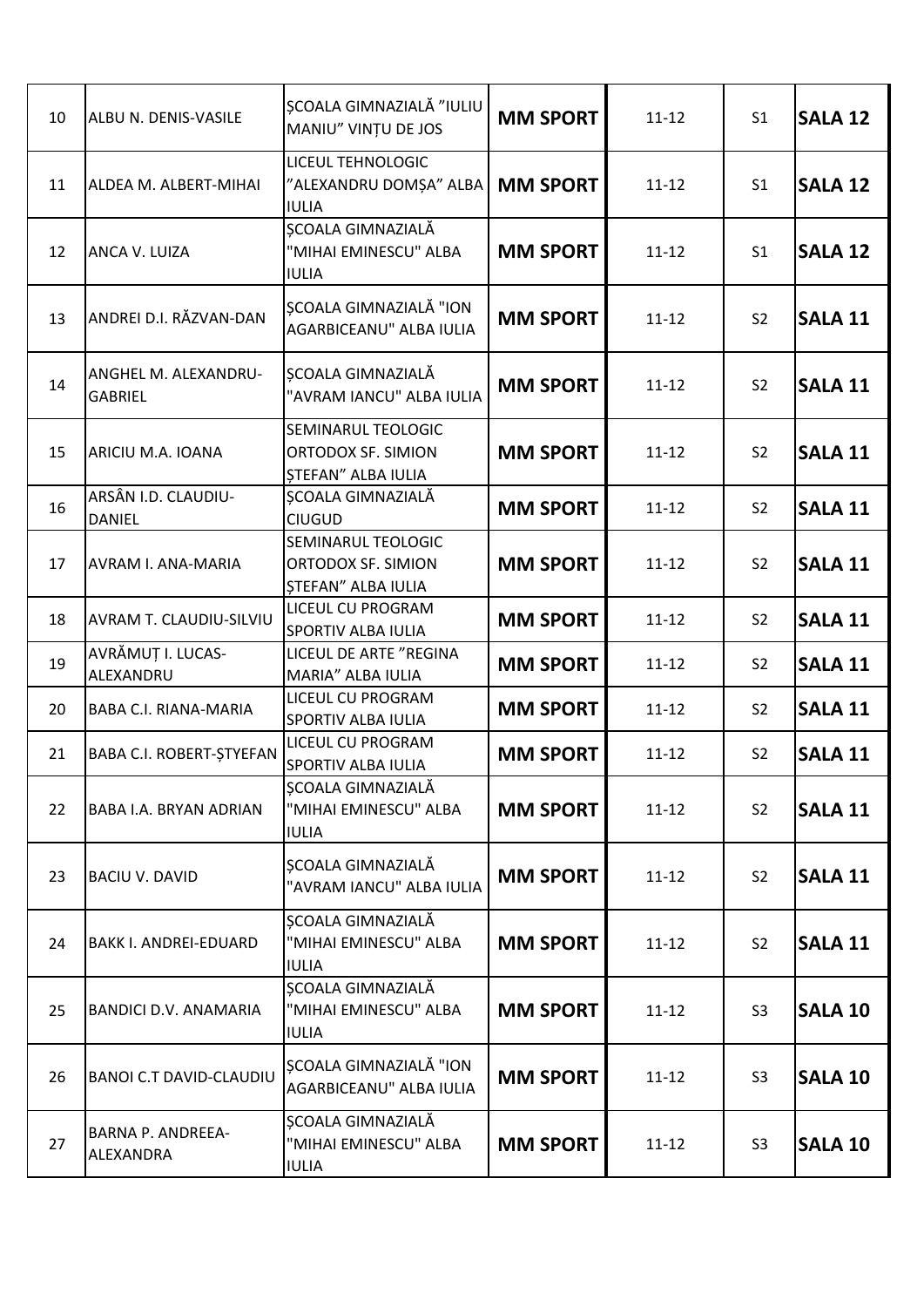| 28 | <b>BARONE M. SAMUEL-</b><br><b>RENATO</b> | <b>SCOALA GIMNAZIALĂ "ION</b><br>AGARBICEANU" ALBA IULIA              | <b>MM SPORT</b> | $11 - 12$ | S <sub>3</sub> | <b>SALA 10</b> |
|----|-------------------------------------------|-----------------------------------------------------------------------|-----------------|-----------|----------------|----------------|
| 29 | <b>BARTHA C.A. MAIA-ALEXIA</b>            | <b>SCOALA GIMNAZIALĂ</b><br>"MIHAI EMINESCU" ALBA<br><b>IULIA</b>     | <b>MM SPORT</b> | $11 - 12$ | S <sub>3</sub> | <b>SALA 10</b> |
| 30 | BĂBUȚ G.B. VIVIANA-<br><b>GEORGIANA</b>   | ȘCOALA GIMNAZIALĂ<br>"AVRAM IANCU" ALBA IULIA                         | <b>MM SPORT</b> | $11 - 12$ | S <sub>3</sub> | <b>SALA 10</b> |
| 31 | BĂDILĂ A. RAUL-CASIAN                     | SCOALA GIMNAZIALĂ<br>"AVRAM IANCU" ALBA IULIA                         | <b>MM SPORT</b> | $11 - 12$ | S <sub>3</sub> | <b>SALA 10</b> |
| 32 | BĂIEȘ F. VLAD-ANDREI                      | ȘCOALA GIMNAZIALĂ<br>"VASILE GOLDIȘ" ALBA IULIA                       | <b>MM SPORT</b> | $11 - 12$ | S <sub>3</sub> | <b>SALA 10</b> |
| 33 | BĂLĂNEANU F.A. DARIUS-<br><b>GABRIEL</b>  | SCOALA GIMNAZIALĂ<br>"VASILE GOLDIȘ" ALBA IULIA                       | <b>MM SPORT</b> | $11 - 12$ | S <sub>3</sub> | <b>SALA 10</b> |
| 34 | BĂRBAT A.T. SARA-MARIA                    | LICEUL GERMAN SEBEȘ                                                   | <b>MM SPORT</b> | $11 - 12$ | S <sub>3</sub> | <b>SALA 10</b> |
| 35 | BĂRDAȘ V. BIANCA-MARIA                    | <b>SCOALA GIMNAZIALĂ</b><br>"MIHAI EMINESCU" ALBA<br><b>IULIA</b>     | <b>MM SPORT</b> | $11 - 12$ | S <sub>3</sub> | <b>SALA 10</b> |
| 36 | BECA D, VLADIMIR                          | SCOALA GIMNAZIALĂ<br>"VASILE GOLDIȘ" ALBA IULIA                       | <b>MM SPORT</b> | $11 - 12$ | S <sub>3</sub> | <b>SALA 10</b> |
| 37 | BEJENARU A.C. BIANCA-<br><b>MARIA</b>     | ȘCOALA GIMNAZIALĂ<br>"VASILE GOLDIȘ" ALBA IULIA                       | <b>MM SPORT</b> | $11 - 12$ | S <sub>4</sub> | <b>SALA 9</b>  |
| 38 | BELDEAN C.G. SEBASTIAN-<br><b>GABRIEL</b> | <b>SCOALA GIMNAZIALĂ "IULIU</b><br>MANIU" VINȚU DE JOS                | <b>MM SPORT</b> | $11 - 12$ | S <sub>4</sub> | <b>SALA 9</b>  |
| 39 | <b>BELEIU G.C. MARIA</b>                  | ȘCOALA GIMNAZIALĂ<br>"MIHAI EMINESCU" ALBA<br><b>IULIA</b>            | <b>MM SPORT</b> | $11 - 12$ | S4             | <b>SALA 9</b>  |
| 40 | <b>BENICIAN I. DAN</b>                    | ȘCOALA GIMNAZIALĂ<br>"AVRAM IANCU" ALBA IULIA                         | <b>MM SPORT</b> | $11 - 12$ | S4             | <b>SALA 9</b>  |
| 41 | BINȚINȚAN C.D. VLAD-<br><b>COSMIN</b>     | SCOALA GIMNAZIALĂ<br>"VASILE GOLDIȘ" ALBA IULIA                       | <b>MM SPORT</b> | $11 - 12$ | S4             | <b>SALA 9</b>  |
| 42 | BIRO I.C. ROBERT-ADDRIAN                  | LICEUL CU PROGRAM<br>SPORTIV ALBA IULIA                               | <b>MM SPORT</b> | $11 - 12$ | S4             | <b>SALA 9</b>  |
| 43 | BÎRLEA G.L. MATEI                         | LICEUL CU PROGRAM<br>SPORTIV ALBA IULIA                               | <b>MM SPORT</b> | $11 - 12$ | S4             | <b>SALA 9</b>  |
| 44 | BÎRSAN M.C. RAREŞ-<br><b>ANTONIO</b>      | SEMINARUL TEOLOGIC<br>ORTODOX SF. SIMION<br><b>STEFAN" ALBA IULIA</b> | <b>MM SPORT</b> | $11 - 12$ | S4             | <b>SALA 9</b>  |
| 45 | BLAGU D.M. SILVIU-LUCIAN                  | ȘCOALA GIMNAZIALĂ<br>"AVRAM IANCU" ALBA IULIA                         | <b>MM SPORT</b> | $11 - 12$ | S4             | <b>SALA 9</b>  |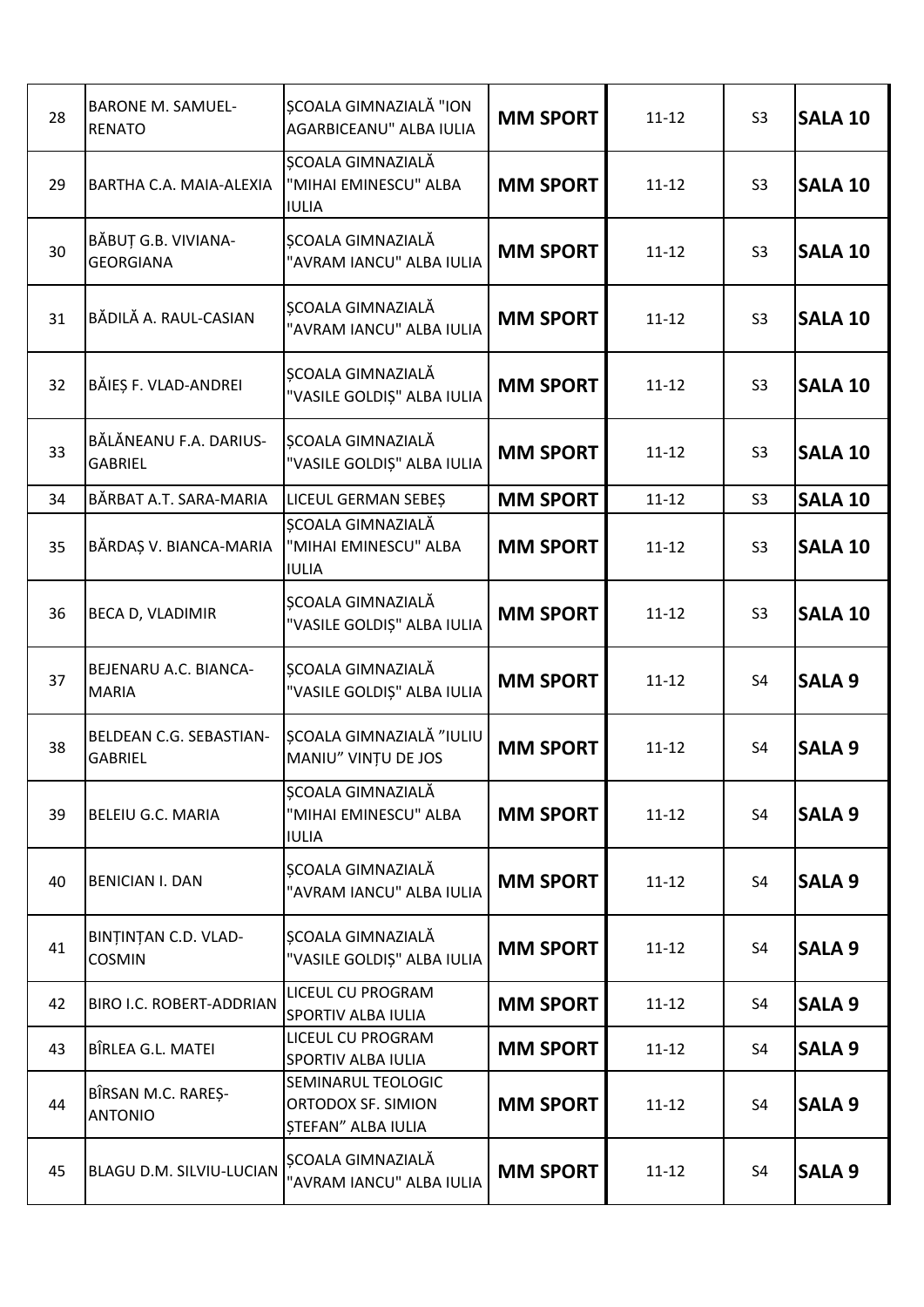| 46 | <b>BLAGU S.T. LUCAS</b>                      | SCOALA GIMNAZIALĂ<br>"AVRAM IANCU" ALBA IULIA              | <b>MM SPORT</b> | $11 - 12$ | S <sub>4</sub> | <b>SALA 9</b>  |
|----|----------------------------------------------|------------------------------------------------------------|-----------------|-----------|----------------|----------------|
| 47 | <b>BLAJ I. IRINA-MARIA</b>                   | LICEUL DE ARTE "REGINA<br>MARIA" ALBA IULIA                | <b>MM SPORT</b> | $11 - 12$ | S <sub>4</sub> | <b>SALA 9</b>  |
| 48 | <b>BOBITAN S. ANDREI-</b><br><b>CRISTIAN</b> | ȘCOALA GIMNAZIALĂ "ION<br><b>BREAZU" MIHALT</b>            | <b>MM SPORT</b> | $11 - 12$ | S <sub>4</sub> | <b>SALA 9</b>  |
| 49 | <b>BOCĂNICIU M. CLAUDIA</b>                  | LICEUL CU PROGRAM<br>SPORTIV ALBA IULIA                    | <b>MM SPORT</b> | $12 - 13$ | S <sub>1</sub> | <b>SALA 12</b> |
| 50 | <b>BODEA S.N. LARISA-NAOMI</b>               | LICEUL DE ARTE "REGINA<br>MARIA" ALBA IULIA                | <b>MM SPORT</b> | $12 - 13$ | S <sub>1</sub> | <b>SALA 12</b> |
| 51 | <b>BOGDAN A.I. DARIA</b>                     | ȘCOALA GIMNAZIALĂ<br>"VASILE GOLDIȘ" ALBA IULIA            | 29              | $12 - 13$ | S <sub>1</sub> | <b>SALA 12</b> |
| 52 | <b>BOGDAN C. ALEXANDRU</b>                   | ȘCOALA GIMNAZIALĂ<br>"MIHAI EMINESCU" ALBA<br><b>IULIA</b> | 29              | $12 - 13$ | S <sub>1</sub> | <b>SALA 12</b> |
| 53 | <b>BOGDAN R. RAUL</b>                        | ȘCOALA GIMNAZIALĂ "ION<br>AGARBICEANU" ALBA IULIA          | 29              | $12 - 13$ | S <sub>1</sub> | <b>SALA 12</b> |
| 54 | <b>BOGORODEA P. DARIO-</b><br><b>CĂTĂLIN</b> | ȘCOALA GIMNAZIALĂ<br>"MIHAI EMINESCU" ALBA<br><b>IULIA</b> | 29              | $12 - 13$ | S <sub>1</sub> | <b>SALA 12</b> |
| 55 | BOILĂ .I. ALEXIA-MIHAELA                     | SCOALA GIMNAZIALĂ<br>"AVRAM IANCU" ALBA IULIA              | 29              | $12 - 13$ | S <sub>1</sub> | <b>SALA 12</b> |
| 56 | <b>BOJOR C.D. MARIA</b>                      | SCOALA GIMNAZIALĂ<br>"MIHAI EMINESCU" ALBA<br><b>IULIA</b> | 29              | $12 - 13$ | S <sub>1</sub> | <b>SALA 12</b> |
| 57 | <b>BOLEA G. GEORGIANA</b>                    | LICEUL CU PROGRAM<br>SPORTIV ALBA IULIA                    | 29              | $12 - 13$ | S <sub>1</sub> | <b>SALA 12</b> |
| 58 | <b>BOMPA M. OANA-</b><br>MĂDĂLINA            | SCOALA GIMNAZIALĂ<br>"VASILE GOLDIȘ" ALBA IULIA            | 29              | $12 - 13$ | S <sub>1</sub> | <b>SALA 12</b> |
| 59 | <b>BORCEA C.I. MARIA-</b><br>ANGELICA        | <b>COLEGIUL NATIONAL</b><br>"I.M.CLAIN" BLAJ               | 29              | $12 - 13$ | S <sub>1</sub> | <b>SALA 12</b> |
| 60 | <b>BORDEAN M. ANA-MARIA</b>                  | SCOALA GIMNAZIALĂ<br><b>BERGHIN</b>                        | 29              | $12 - 13$ | S <sub>1</sub> | <b>SALA 12</b> |
| 61 | <b>BORZA S.C. IULIA-DARIA</b>                | ȘCOALA GIMNAZIALĂ<br>"MIHAI EMINESCU" ALBA<br><b>IULIA</b> | 29              | $12 - 13$ | S <sub>2</sub> | <b>SALA 11</b> |
| 62 | BOTA-COMAN V.A.<br><b>ANAMARIA</b>           | ȘCOALA GIMNAZIALĂ<br>"MIHAI EMINESCU" ALBA<br><b>IULIA</b> | 29              | $12 - 13$ | S <sub>2</sub> | <b>SALA 11</b> |
| 63 | <b>BOTAR C.C. ANDREI</b>                     | ȘCOALA GIMNAZIALĂ<br>"VASILE GOLDIȘ" ALBA IULIA            | 29              | $12 - 13$ | S <sub>2</sub> | <b>SALA 11</b> |
| 64 | <b>BRATE P. REBECA-BIANCA</b>                | <b>COLEGIUL TEHNIC</b><br>"APULUM" ALBA IULIA              | 29              | $12 - 13$ | S <sub>2</sub> | <b>SALA 11</b> |
| 65 | <b>BRICIU I. ECATERINA</b>                   | LICEUL CU PROGRAM<br>SPORTIV ALBA IULIA                    | 29              | $12 - 13$ | S <sub>2</sub> | <b>SALA 11</b> |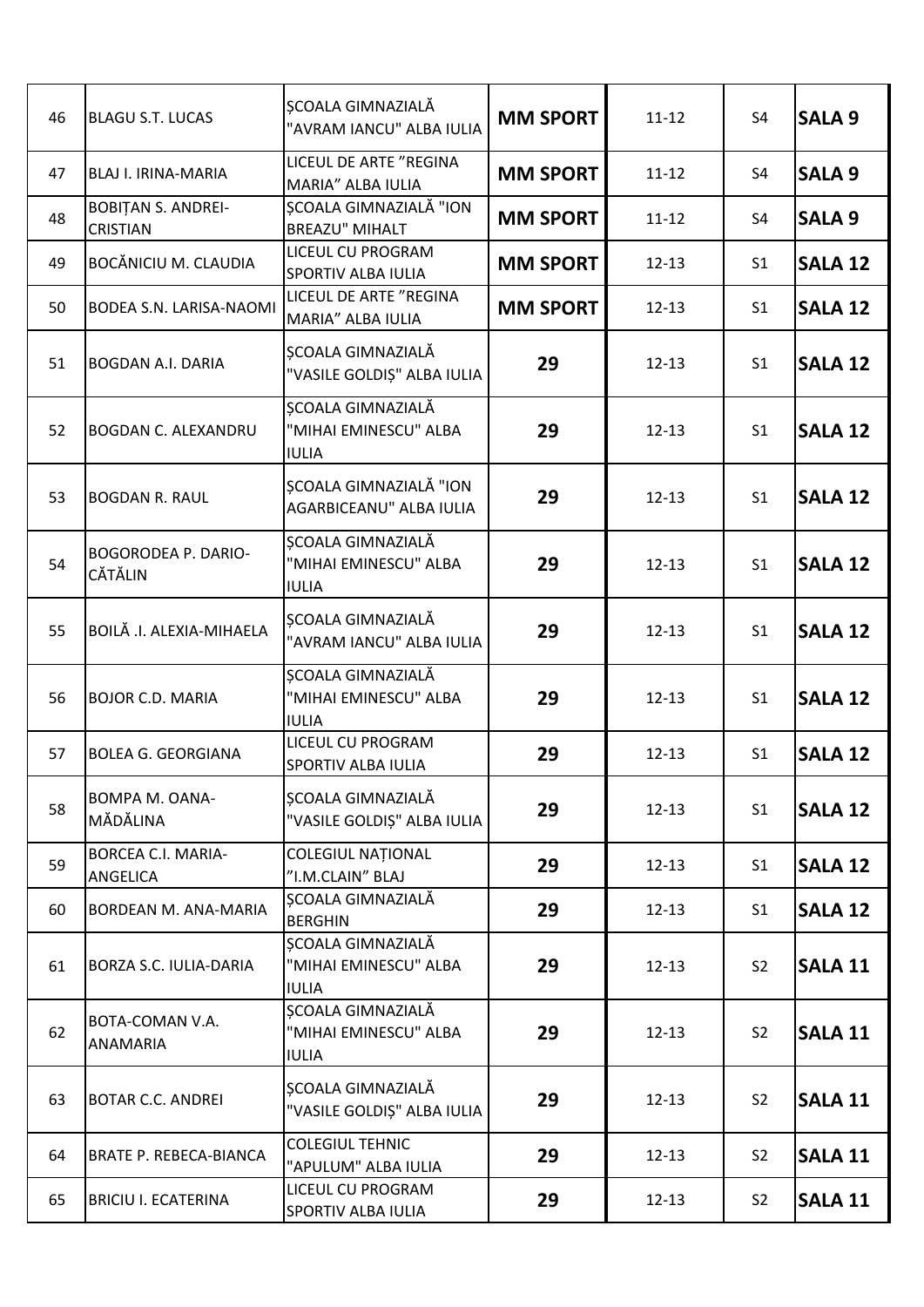| 66 | <b>BUCEA V. DARIUS-NICOLAE</b>            | <b>SCOALA GIMNAZIALĂ "ION</b><br>AGARBICEANU" ALBA IULIA              | 29 | $12 - 13$ | S <sub>2</sub> | <b>SALA 11</b> |
|----|-------------------------------------------|-----------------------------------------------------------------------|----|-----------|----------------|----------------|
| 67 | <b>BUCURENCIU S.N.</b><br><b>GRIGORIE</b> | SEMINARUL TEOLOGIC<br>ORTODOX SF. SIMION<br><b>ȘTEFAN" ALBA IULIA</b> | 29 | $12 - 13$ | S <sub>2</sub> | <b>SALA 11</b> |
| 68 | <b>BUFNEA C. IUSTIN</b>                   | SCOALA GIMNAZIALĂ<br>"MIHAI EMINESCU" ALBA<br><b>IULIA</b>            | 29 | $12 - 13$ | S <sub>2</sub> | <b>SALA 11</b> |
| 69 | <b>BURJA F. ELENA</b>                     | SCOALA GIMNAZIALĂ "ION<br>AGARBICEANU" ALBA IULIA                     | 29 | $12 - 13$ | S <sub>2</sub> | <b>SALA 11</b> |
| 70 | BUTA N. RAREȘ-DANIEL                      | LICEUL CU PROGRAM<br>SPORTIV ALBA IULIA                               | 29 | $12 - 13$ | S <sub>2</sub> | <b>SALA 11</b> |
| 71 | BUZILĂ-SUCIU P. DANIEL-<br><b>IULIAN</b>  | SCOALA GIMNAZIALĂ<br>"MIHAI EMINESCU" ALBA<br><b>IULIA</b>            | 29 | $12 - 13$ | S <sub>2</sub> | <b>SALA 11</b> |
| 72 | CADAR E.V. ALEXIA-NAOMI                   | ȘCOALA GIMNAZIALĂ<br>"AVRAM IANCU" ALBA IULIA                         | 29 | $12 - 13$ | S <sub>2</sub> | <b>SALA 11</b> |
| 73 | CALMAN G.Z. BEATRICE                      | LICEUL SF. IOSIF ALBA IULIA                                           | 29 | $12 - 13$ | S <sub>3</sub> | <b>SALA 10</b> |
| 74 | CÂMPEAN C.V.TIMEA-<br><b>MARIA</b>        | ȘCOALA GIMNAZIALĂ "ION<br>AGARBICEANU" ALBA IULIA                     | 29 | $12 - 13$ | S <sub>3</sub> | <b>SALA 10</b> |
| 75 | CÂRNARIU T. MIHAI                         | SCOALA GIMNAZIALĂ<br>"AVRAM IANCU" ALBA IULIA                         | 29 | $12 - 13$ | S <sub>3</sub> | <b>SALA 10</b> |
| 76 | CENEAN F. EMAUELA                         | ȘCOALA GIMNAZIALĂ "ION<br><b>BREAZU" MIHALT</b>                       | 29 | $12 - 13$ | S <sub>3</sub> | <b>SALA 10</b> |
| 77 | CERNAT A.I. ANDRA-ELENA                   | ȘCOALA GIMNAZIALĂ<br>"DAVID PRODAN" SĂLIȘTEA                          | 29 | $12 - 13$ | S <sub>3</sub> | <b>SALA 10</b> |
| 78 | CERNAT N. CĂTĂLIN                         | ȘCOALA GIMNAZIALĂ<br><b>BERGHIN</b>                                   | 29 | $12 - 13$ | S <sub>3</sub> | <b>SALA 10</b> |
| 79 | CETEAN I. IOANA-ALISIA                    | SCOALA GIMNAZIALĂ<br><b>BERGHIN</b>                                   | 29 | $12 - 13$ | S <sub>3</sub> | <b>SALA 10</b> |
| 80 | CHENȚI N.R. MARIUS-<br><b>CRISTIAN</b>    | SCOALA GIMNAZIALĂ<br>"MIHAI EMINESCU" ALBA<br><b>IULIA</b>            | 29 | $12 - 13$ | S <sub>3</sub> | <b>SALA 10</b> |
| 81 | CHESA V. DARIUS-IOAN                      | ȘCOALA GIMNAZIALĂ<br>"MIHAI EMINESCU" ALBA<br><b>IULIA</b>            | 29 | $12 - 13$ | S <sub>3</sub> | <b>SALA 10</b> |
| 82 | CHINDEA M. MAXIMUS                        | LICEUL CU PROGRAM<br>SPORTIV ALBA IULIA                               | 29 | $12 - 13$ | S <sub>3</sub> | <b>SALA 10</b> |
| 83 | CHIRILĂ J.C. ANTONIA-<br>LĂCRĂMIOARA      | ȘCOALA GIMNAZIALĂ<br>"MIHAI EMINESCU" ALBA<br><b>IULIA</b>            | 29 | $12 - 13$ | S <sub>3</sub> | <b>SALA 10</b> |
| 84 | CHIȘ N.A. RALUCA-<br>ALEXANDRA            | ȘCOALA GIMNAZIALĂ "ION<br>AGARBICEANU" ALBA IULIA                     | 29 | $12 - 13$ | S <sub>3</sub> | <b>SALA 10</b> |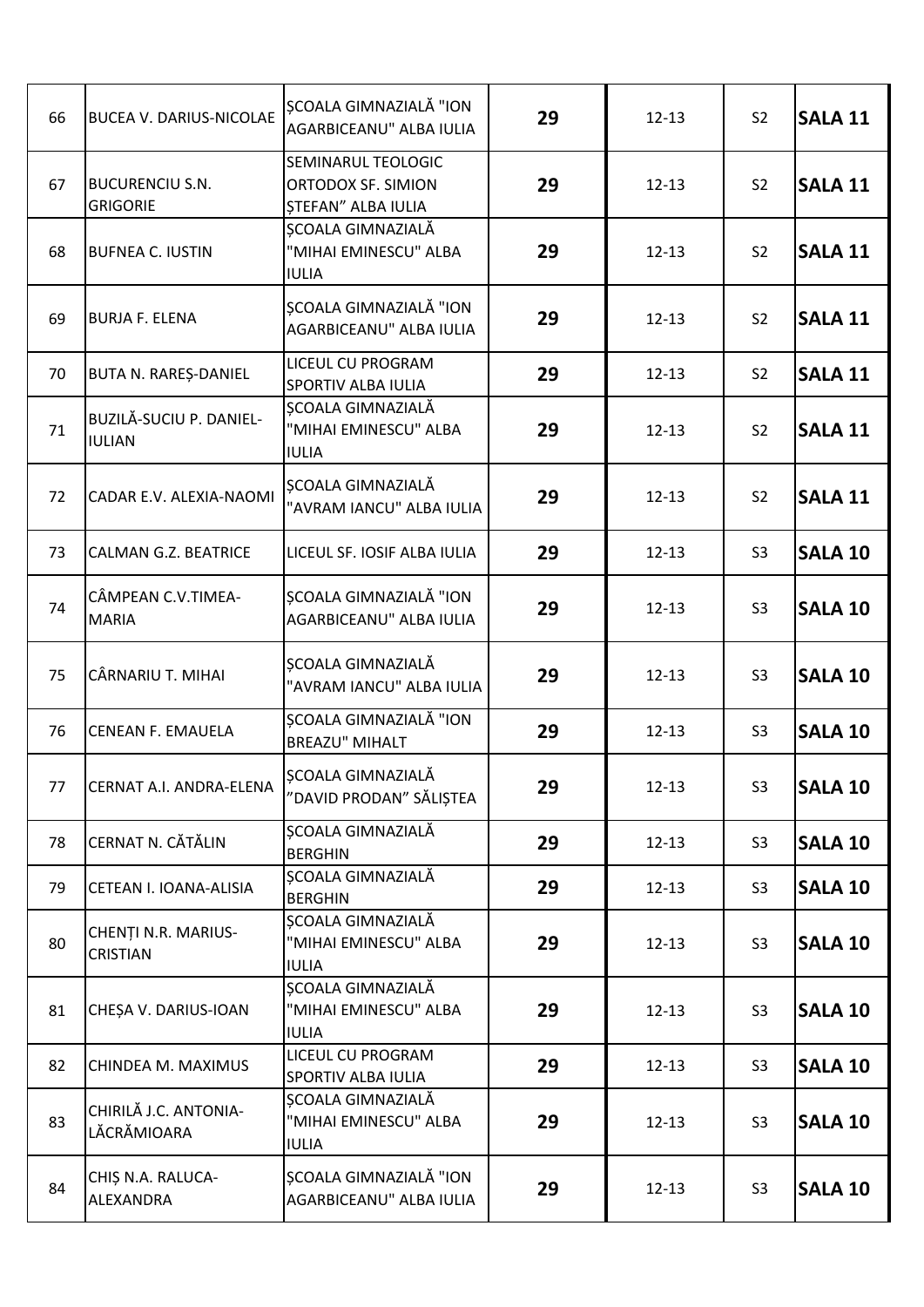| 85  | CIOBAN E. EUGEN-BOGDAN   "MIHAI EMINESCU" ALBA | ȘCOALA GIMNAZIALĂ<br><b>IULIA</b>                                     | 29 | $12 - 13$ | S <sub>4</sub> | <b>SALA 9</b>  |
|-----|------------------------------------------------|-----------------------------------------------------------------------|----|-----------|----------------|----------------|
| 86  | CIOBANU Ș.D. CĂTĂLIN-<br><b>STEFAN</b>         | <b>SCOALA GIMNAZIALĂ</b><br>"VASILE GOLDIȘ" ALBA IULIA                | 30 | $12 - 13$ | S4             | <b>SALA 9</b>  |
| 87  | CIOTLĂUȘ V. JONATHAN                           | <b>SCOALA GIMNAZIALĂ "ION</b><br>AGARBICEANU" ALBA IULIA              | 30 | $12 - 13$ | S <sub>4</sub> | <b>SALA 9</b>  |
| 88  | CISTEIAN R.N.RĂZVAN-<br><b>IOAN</b>            | LICEUL SF. IOSIF ALBA IULIA                                           | 30 | $12 - 13$ | S4             | <b>SALA 9</b>  |
| 89  | CIULEA C.M. SARA                               | ȘCOALA GIMNAZIALĂ<br>"MIHAI EMINESCU" ALBA<br><b>IULIA</b>            | 30 | $12 - 13$ | S <sub>4</sub> | <b>SALA 9</b>  |
| 90  | CIURAR C. REBECA-ELENA                         | ȘCOALA GIMNAZIALĂ<br>"MIHAI EMINESCU" ALBA<br><b>IULIA</b>            | 30 | $12 - 13$ | S <sub>4</sub> | <b>SALA 9</b>  |
| 91  | CÎMPEAN A. DIANA-<br><b>MONICA</b>             | SEMINARUL TEOLOGIC<br>ORTODOX SF. SIMION<br><b>STEFAN" ALBA IULIA</b> | 30 | $12 - 13$ | S <sub>4</sub> | <b>SALA 9</b>  |
| 92  | CÎMPEAN C.P. CARMEN-<br>PAULA                  | LICEUL DE ARTE "REGINA<br>MARIA" ALBA IULIA                           | 30 | $12 - 13$ | S <sub>4</sub> | <b>SALA 9</b>  |
| 93  | CÎMPEAN D. DARIA-MARIA                         | SEMINARUL TEOLOGIC<br><b>ORTODOX SF. SIMION</b><br>ȘTEFAN" ALBA IULIA | 30 | $12 - 13$ | S <sub>4</sub> | <b>SALA 9</b>  |
| 94  | CÎRA C. RAUL-CONSTANTIN                        | <b>SCOALA GIMNAZIALĂ "ION</b><br>AGARBICEANU" ALBA IULIA              | 30 | $12 - 13$ | S <sub>4</sub> | <b>SALA 9</b>  |
| 95  | CLAMBA D. RAUL-IOAN                            | ȘCOALA GIMNAZIALĂ<br>"NICOLAE DRĂGAN GALDA<br>DE JOS                  | 30 | $12 - 13$ | S4             | <b>SALA 9</b>  |
| 96  | <b>COLIN S. ARINA</b>                          | <b>SCOALA GIMNAZIALĂ</b><br>"MIHAI EMINESCU" ALBA<br><b>IULIA</b>     | 30 | $12 - 13$ | S4             | <b>SALA 9</b>  |
| 97  | COMAN E. ALECSIA-MARIA                         | SCOALA GIMNAZIALĂ "ION<br>AGARBICEANU" ALBA IULIA                     | 30 | $13 - 14$ | S <sub>1</sub> | <b>SALA 12</b> |
| 98  | COMAN V.C. CARLA-MARIA                         | ȘCOALA GIMNAZIALĂ<br>"MIHAI EMINESCU" ALBA<br><b>IULIA</b>            | 30 | $13 - 14$ | S <sub>1</sub> | <b>SALA 12</b> |
| 99  | COMȘA A.S. DARIA-IUSTINA                       | SCOALA GIMNAZIALĂ<br>"AVRAM IANCU" ALBA IULIA                         | 30 | $13 - 14$ | S <sub>1</sub> | <b>SALA 12</b> |
| 100 | COMȘA V.M.R. ROBERTA-<br><b>MARIA</b>          | SCOALA GIMNAZIALĂ<br>"AVRAM IANCU" ALBA IULIA                         | 30 | $13 - 14$ | S <sub>1</sub> | <b>SALA 12</b> |
| 101 | <b>CONSTANTIN N. ATENA-IRIS</b>                | LICEUL TEHNOLOGIC "DORIN<br>PAVEL" ALBA IULIA                         | 30 | $13 - 14$ | S <sub>1</sub> | <b>SALA 12</b> |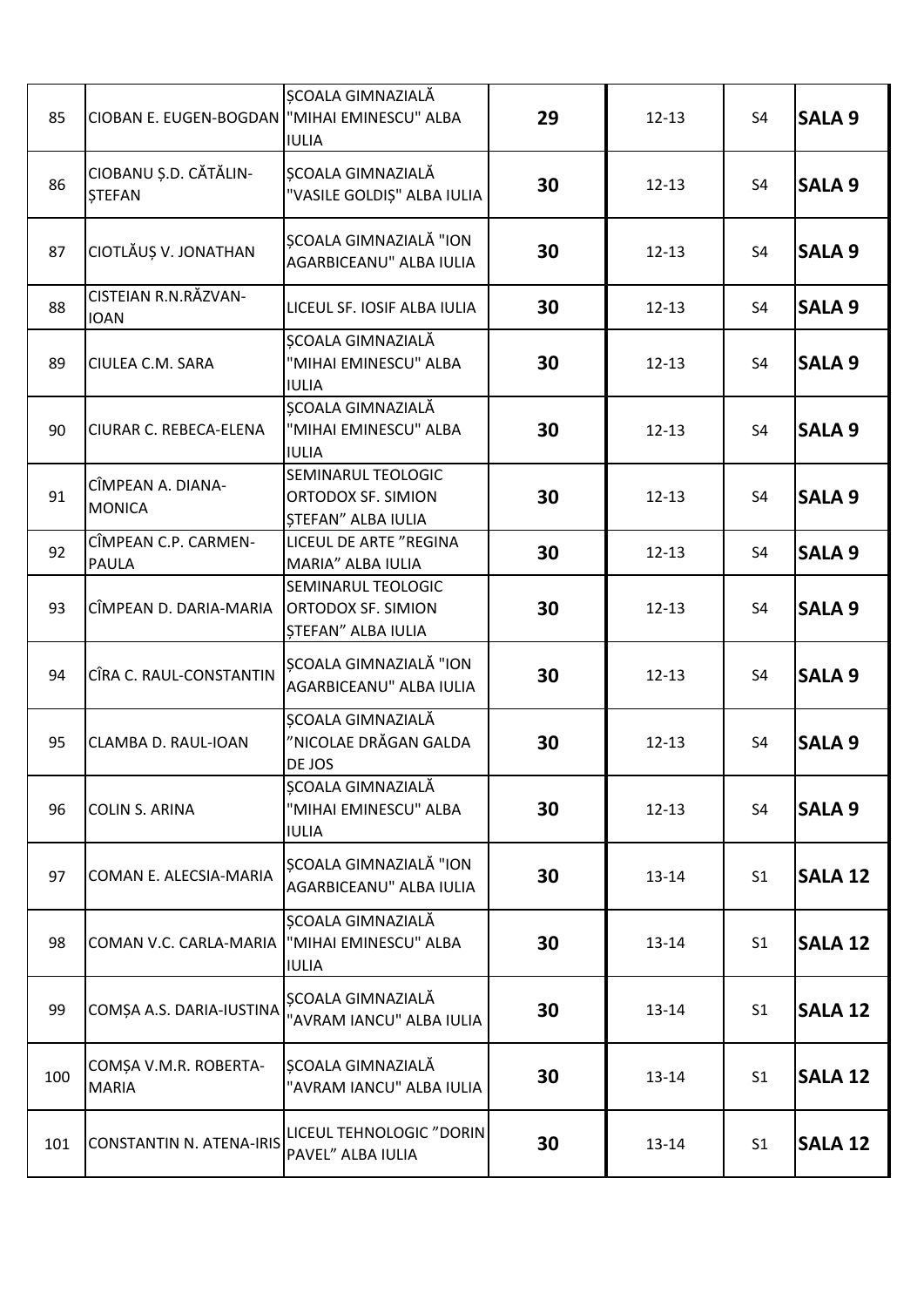| 102 | <b>CONTAN D. TUDOR-</b><br><b>NICOLAE</b>  | ȘCOALA GIMNAZIALĂ<br>"VASILE GOLDIȘ" ALBA IULIA            | 30 | $13 - 14$ | S <sub>1</sub> | <b>SALA 12</b> |
|-----|--------------------------------------------|------------------------------------------------------------|----|-----------|----------------|----------------|
| 103 | CORCHES M.T. CIPRIAN-<br><b>MIHAI</b>      | ȘCOALA GIMNAZIALĂ<br>"MIHAI EMINESCU" ALBA<br><b>IULIA</b> | 30 | $13 - 14$ | S <sub>1</sub> | <b>SALA 12</b> |
| 104 | CORLEA V.I. RADU-VISTIAN                   | <b>SCOALA GIMNAZIALĂ "ION</b><br>AGARBICEANU" ALBA IULIA   | 30 | $13 - 14$ | S <sub>1</sub> | <b>SALA 12</b> |
| 105 | <b>COSTEA F.V. ARIANA-</b><br><b>IOANA</b> | <b>COLEGIUL TEHNIC</b><br>"APULUM" ALBA IULIA              | 30 | $13 - 14$ | S <sub>1</sub> | <b>SALA 12</b> |
| 106 | COSTINA C.S. IRINA-MARIA                   | <b>SCOALA GIMNAZIALĂ "IULIU</b><br>MANIU" VINȚU DE JOS     | 30 | $13 - 14$ | S <sub>1</sub> | <b>SALA 12</b> |
| 107 | COȘERCARI C.V. ANDREEA-<br><b>STEFANIA</b> | ȘCOALA GIMNAZIALĂ<br><b>CIUGUD</b>                         | 30 | $13 - 14$ | S <sub>1</sub> | <b>SALA 12</b> |
| 108 | COZI I.R. BOGDAN-GEORGE                    | <b>SCOALA GIMNAZIALĂ</b><br>"VASILE GOLDIȘ" ALBA IULIA     | 30 | $13 - 14$ | S <sub>1</sub> | <b>SALA 12</b> |
| 109 | CREIVEAN O.M. MAIA-<br><b>DENISA</b>       | ȘCOALA GIMNAZIALĂ<br>"MIHAI EMINESCU" ALBA<br><b>IULIA</b> | 30 | $13 - 14$ | S <sub>2</sub> | <b>SALA 11</b> |
| 110 | CREȚIU C.S. DARIUS                         | ȘCOALA GIMNAZIALĂ<br>"MIHAI EMINESCU" ALBA<br><b>IULIA</b> | 30 | $13 - 14$ | S <sub>2</sub> | <b>SALA 11</b> |
| 111 | CRISAN C.V. COSMIN-<br>ALEXANDRU           | ȘCOALA GIMNAZIALĂ<br>"MIHAI EMINESCU" ALBA<br><b>IULIA</b> | 30 | $13 - 14$ | S <sub>2</sub> | <b>SALA 11</b> |
| 112 | CRISTEA C.D. MIRUNA                        | ȘCOALA GIMNAZIALĂ<br>"VASILE GOLDIȘ" ALBA IULIA            | 30 | $13 - 14$ | S <sub>2</sub> | <b>SALA 11</b> |
| 113 | CRISTEA D. ILINCA-SOFIA                    | ȘCOALA GIMNAZIALĂ<br>"MIHAI EMINESCU" ALBA<br><b>IULIA</b> | 30 | 13-14     | S <sub>2</sub> | <b>SALA 11</b> |
| 114 | <b>CRISTEA I. EMANUEL</b>                  | ȘCOALA GIMNAZIALĂ<br>"MIHAI EMINESCU" ALBA<br><b>IULIA</b> | 30 | $13 - 14$ | S <sub>2</sub> | <b>SALA 11</b> |
| 115 | CULDA M. ALEXANDRU-<br><b>IOAN</b>         | <b>COLEGIUL TEHNIC</b><br>"APULUM" ALBA IULIA              | 30 | $13 - 14$ | S <sub>2</sub> | <b>SALA 11</b> |
| 116 | DAN L.N.GEORGE                             | ȘCOALA GIMNAZIALĂ<br>"MIHAI EMINESCU" IGHIU                | 30 | $13 - 14$ | S <sub>2</sub> | <b>SALA 11</b> |
| 117 | DAN N.I. SOFIA-MARIA                       | SCOALA GIMNAZIALĂ<br>"NICOLAE DRĂGAN GALDA<br>DE JOS       | 30 | $13 - 14$ | S <sub>2</sub> | <b>SALA 11</b> |
| 118 | DAVID A.D. HORIA-<br>ALEXANDRU             | SCOALA GIMNAZIALĂ<br>"AVRAM IANCU" ALBA IULIA              | 30 | $13 - 14$ | S <sub>2</sub> | <b>SALA 11</b> |
| 119 | DAVID S.D. RĂZVAN                          | SCOALA GIMNAZIALĂ<br>"MIHAI EMINESCU" ALBA<br><b>IULIA</b> | 30 | $13 - 14$ | S <sub>2</sub> | <b>SALA 11</b> |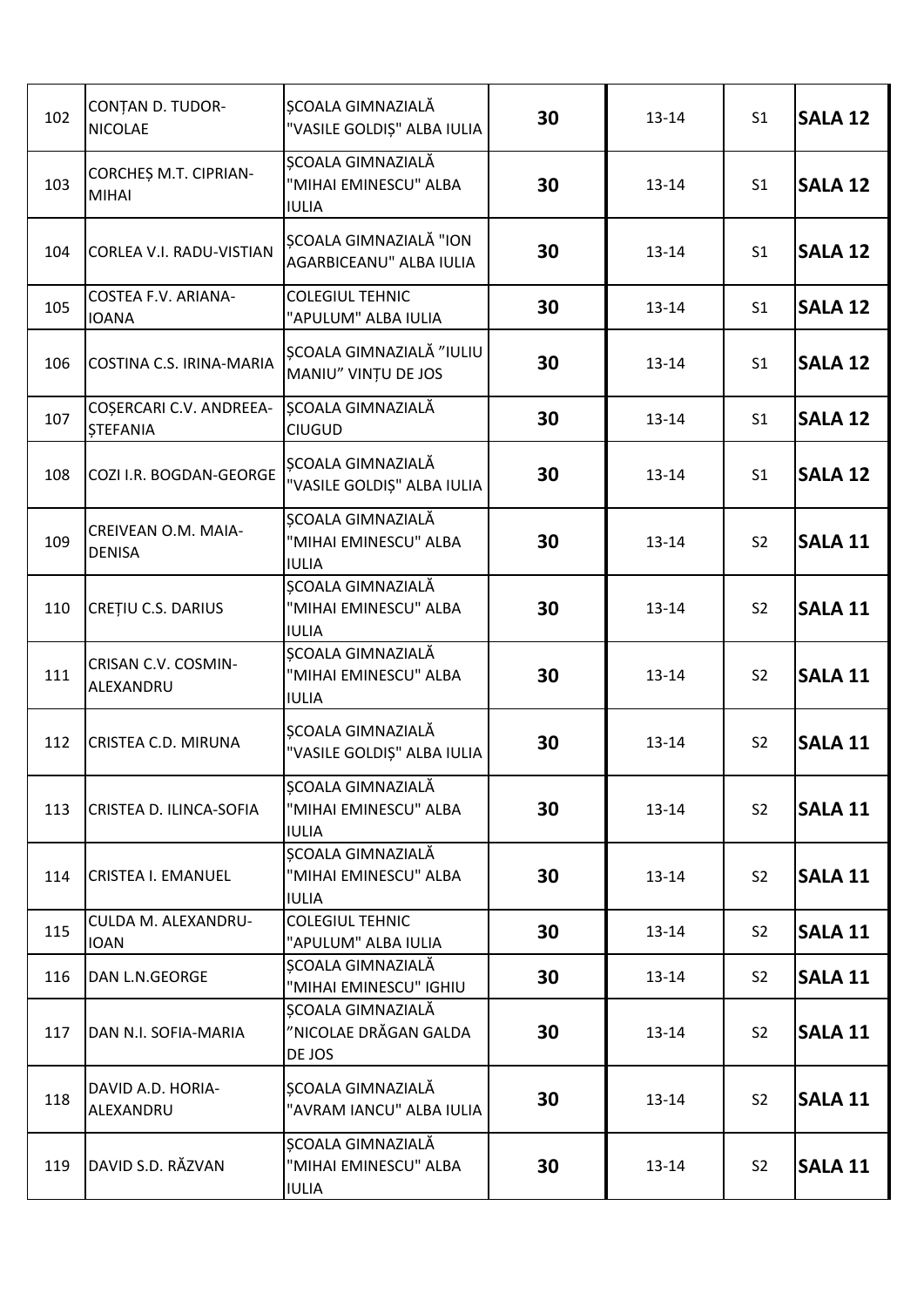| 120 | DĂIAN G. GEORGE-ALIN                          | <b>SCOALA GIMNAZIALĂ</b><br>"AVRAM IANCU" ALBA IULIA                  | 30 | $13 - 14$ | S <sub>2</sub> | <b>SALA 11</b> |
|-----|-----------------------------------------------|-----------------------------------------------------------------------|----|-----------|----------------|----------------|
| 121 | DEMIAN D.D. CRISTIAN                          | ȘCOALA GIMNAZIALĂ "ION<br><b>BREAZU" MIHALT</b>                       | 31 | $13 - 14$ | S <sub>3</sub> | <b>SALA 10</b> |
| 122 | DICOI C. RADU                                 | ȘCOALA GIMNAZIALĂ<br>"AVRAM IANCU" ALBA IULIA                         | 31 | $13 - 14$ | S <sub>3</sub> | <b>SALA 10</b> |
| 123 | DICU E.D. MARIA-LORENA                        | SCOALA GIMNAZIALĂ "ION<br>AGARBICEANU" ALBA IULIA                     | 31 | $13 - 14$ | S <sub>3</sub> | <b>SALA 10</b> |
| 124 | DIMA M.C. MICHAEL-<br><b>CRISTOTHER</b>       | LICEUL DE ARTE "REGINA<br>MARIA" ALBA IULIA                           | 31 | $13 - 14$ | S <sub>3</sub> | <b>SALA 10</b> |
| 125 | DINET A.A. OLIVIA-<br><b>STEFANIA</b>         | ȘCOALA GIMNAZIALĂ "ION<br>AGARBICEANU" ALBA IULIA                     | 31 | $13 - 14$ | S <sub>3</sub> | <b>SALA 10</b> |
| 126 | DINIȘ F.V. DARIUS-IOAN                        | ȘCOALA GIMNAZIALĂ<br>"MIHAI EMINESCU" ALBA<br><b>IULIA</b>            | 31 | $13 - 14$ | S <sub>3</sub> | <b>SALA 10</b> |
| 127 | DIOANE L. MIHAI                               | <b>COLEGIUL TEHNIC</b><br>"APULUM" ALBA IULIA                         | 31 | $13 - 14$ | S <sub>3</sub> | <b>SALA 10</b> |
| 128 | DOBRA I. BOGDAN-IOAN                          | ȘCOALA GIMNAZIALĂ<br>"MIHAI EMINESCU" ALBA<br><b>IULIA</b>            | 31 | $13 - 14$ | S <sub>3</sub> | <b>SALA 10</b> |
| 129 | DOBRE I.D. ARIANA                             | SCOALA GIMNAZIALĂ<br>"AVRAM IANCU" ALBA IULIA                         | 31 | $13 - 14$ | S <sub>3</sub> | <b>SALA 10</b> |
| 130 | DRAGOȘ L.M. BIANCA-<br>CĂTĂLINA               | SCOALA GIMNAZIALĂ<br><b>CIUGUD</b>                                    | 31 | $13 - 14$ | S <sub>3</sub> | <b>SALA 10</b> |
| 131 | DRĂGAN F.A. DARIA-IOANA                       | ȘCOALA GIMNAZIALĂ "ION<br>AGARBICEANU" ALBA IULIA                     | 31 | $13 - 14$ | S <sub>3</sub> | <b>SALA 10</b> |
| 132 | DRĂGAN G.S. IUSTIN-MIREL                      | <b>SCOALA GIMNAZIALĂ "IULIU</b><br>MANIU" VINȚU DE JOS                | 31 | $13 - 14$ | S <sub>3</sub> | <b>SALA 10</b> |
| 133 | DRĂGAN I.M. TEODORA-<br>ALEXANDRA             | <b>COLEGIUL TEHNIC</b><br>"APULUM" ALBA IULIA                         | 31 | $13 - 14$ | S4             | <b>SALA 9</b>  |
| 134 | DRĂGAN V. ANTHONY                             | <b>COLEGIUL TEHNIC</b><br>"APULUM" ALBA IULIA                         | 31 | $13 - 14$ | S4             | <b>SALA 9</b>  |
| 135 | DRĂGHIȚĂ Z.I. ANCA-<br><b>PAULA</b>           | SEMINARUL TEOLOGIC<br>ORTODOX SF. SIMION<br>STEFAN" ALBA IULIA        | 31 | $13 - 14$ | S <sub>4</sub> | <b>SALA 9</b>  |
| 136 | DRĂGUESCU F.I. MARIUS-<br><b>MIHAIL</b>       | SEMINARUL TEOLOGIC<br>ORTODOX SF. SIMION<br><b>STEFAN" ALBA IULIA</b> | 31 | $13 - 14$ | S4             | <b>SALA 9</b>  |
| 137 | DRÂMBĂREAN P. RĂZVAN                          | LICEUL TEHNOLOGIC<br>"ALEXANDRU DOMȘA" ALBA<br><b>IULIA</b>           | 31 | $13 - 14$ | S4             | <b>SALA 9</b>  |
| 138 | <b>DREGHICIU S.G. DORIS-</b><br><b>DEBORA</b> | SCOALA GIMNAZIALĂ<br>"AVRAM IANCU" ALBA IULIA                         | 31 | $13 - 14$ | S4             | <b>SALA 9</b>  |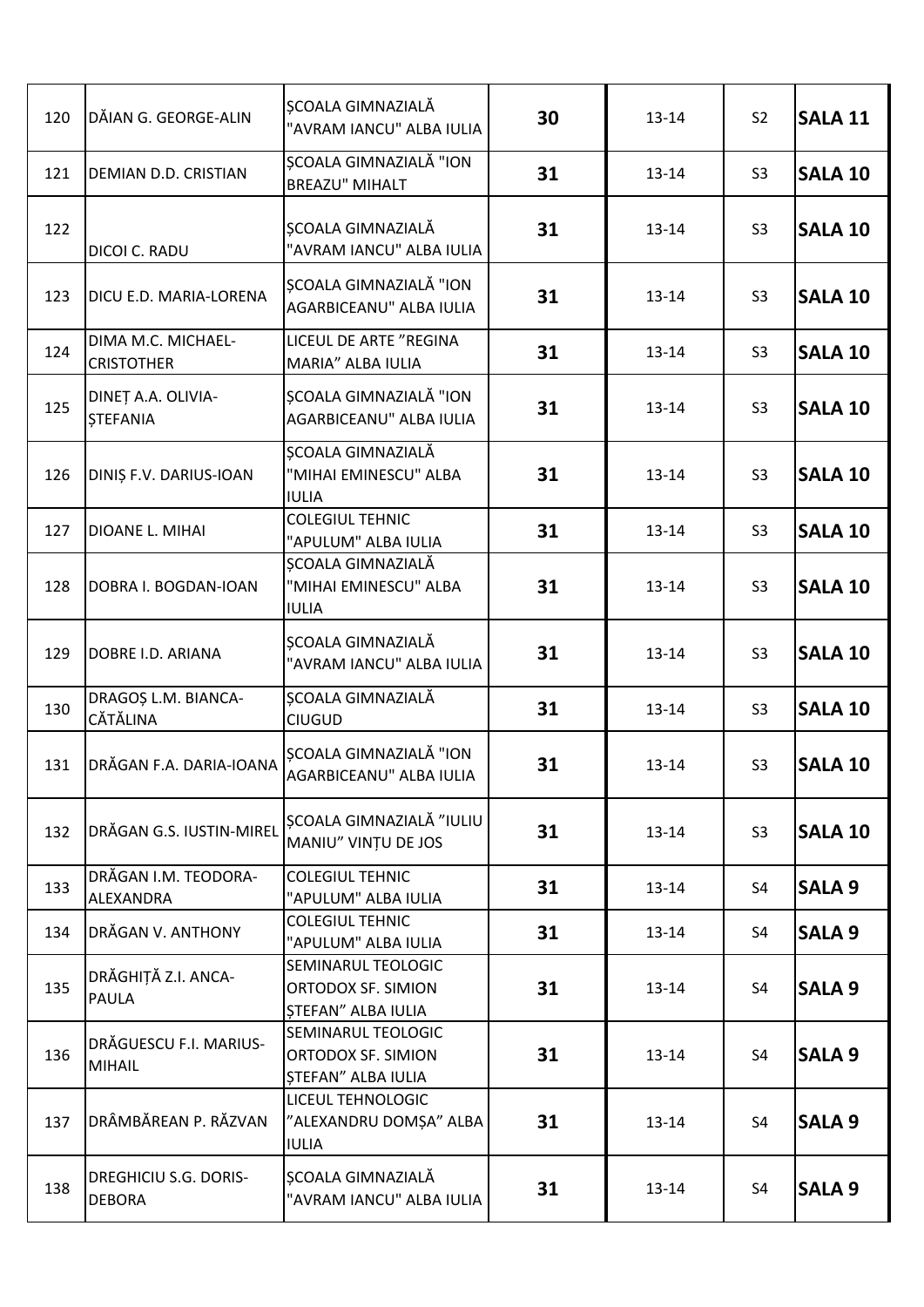| 139 | <b>DREGHICIU S.P. MARA-</b><br><b>MARIA</b>   | SCOALA GIMNAZIALĂ<br>"AVRAM IANCU" ALBA IULIA                         | 31 | $13 - 14$ | S <sub>4</sub> | <b>SALA 9</b>  |
|-----|-----------------------------------------------|-----------------------------------------------------------------------|----|-----------|----------------|----------------|
| 140 | DULĂU M.C. DARIUS                             | SEMINARUL TEOLOGIC<br>ORTODOX SF. SIMION<br>ȘTEFAN" ALBA IULIA        | 31 | $13 - 14$ | S4             | <b>SALA 9</b>  |
| 141 | DUMITREAN A. MARIA                            | <b>SCOALA GIMNAZIALĂ</b><br>"VASILE GOLDIȘ" ALBA IULIA                | 31 | $13 - 14$ | S <sub>4</sub> | <b>SALA 9</b>  |
| 142 | DUMITRU A. TEODOR                             | <b>SCOALA GIMNAZIALĂ "ION</b><br>AGARBICEANU" ALBA IULIA              | 31 | $13 - 14$ | S <sub>4</sub> | <b>SALA 9</b>  |
| 143 | DUMITRU V. DAVID-ȘTEFAN "MIHAI EMINESCU" ALBA | ȘCOALA GIMNAZIALĂ<br><b>IULIA</b>                                     | 31 | $13 - 14$ | S <sub>4</sub> | <b>SALA 9</b>  |
| 144 | DURIGA D. RĂZVAN                              | SEMINARUL TEOLOGIC<br>ORTODOX SF. SIMION<br><b>STEFAN" ALBA IULIA</b> | 31 | $13 - 14$ | S <sub>4</sub> | <b>SALA 9</b>  |
| 145 | DUȘA A.M. DENISA-<br><b>MIHAELA</b>           | SEMINARUL TEOLOGIC<br>ORTODOX SF. SIMION<br>STEFAN" ALBA IULIA        | 31 | $14 - 15$ | S <sub>1</sub> | <b>SALA 12</b> |
| 146 | DUȘA I.C. MARIA-<br>ALEXANDRA                 | SEMINARUL TEOLOGIC<br>ORTODOX SF. SIMION<br>ȘTEFAN" ALBA IULIA        | 31 | $14 - 15$ | S <sub>1</sub> | <b>SALA 12</b> |
| 147 | <b>ENESCU D. ARMAND-</b><br><b>GUSTAV</b>     | <b>SCOALA GIMNAZIALĂ</b><br>"VASILE GOLDIȘ" ALBA IULIA                | 31 | $14 - 15$ | S <sub>1</sub> | <b>SALA 12</b> |
| 148 | FALK G. EDUARD-ȘTEFAN                         | ȘCOALA GIMNAZIALĂ<br>"AVRAM IANCU" ALBA IULIA                         | 31 | $14 - 15$ | S <sub>1</sub> | <b>SALA 12</b> |
| 149 | <b>FARA I.C. IOANA-ADRIAN</b>                 | ȘCOALA GIMNAZIALĂ<br>"AVRAM IANCU" ALBA IULIA                         | 31 | $14 - 15$ | S <sub>1</sub> | <b>SALA 12</b> |
| 150 | FĂGĂRAȘ F.S. IOANA                            | <b>SCOALA GIMNAZIALĂ</b><br>"MIHAI EMINESCU" ALBA<br><b>IULIA</b>     | 31 | $14 - 15$ | S <sub>1</sub> | <b>SALA 12</b> |
| 151 | FĂT G. ALIA                                   | ȘCOALA GIMNAZIALĂ<br>"MIHAI EMINESCU" ALBA<br><b>IULIA</b>            | 31 | $14 - 15$ | S <sub>1</sub> | <b>SALA 12</b> |
| 152 | <b>FECHETE C.N. ANDREEA-</b><br><b>IOANA</b>  | SCOALA GIMNAZIALĂ<br>"AVRAM IANCU" ALBA IULIA                         | 31 | $14 - 15$ | S <sub>1</sub> | <b>SALA 12</b> |
| 153 | FILIP V. BIANCA-VALENTINA                     | LICEUL CU PROGRAM<br>SPORTIV ALBA IULIA                               | 31 | $14 - 15$ | S <sub>1</sub> | <b>SALA 12</b> |
| 154 | FLESER C. MIRUNA                              | LICEUL TEHNOLOGIC<br>"ALEXANDRU DOMȘA" ALBA<br><b>IULIA</b>           | 31 | $14 - 15$ | S <sub>1</sub> | <b>SALA 12</b> |
| 155 | FLOREA I.M. ANDREI-IOAN                       | ȘCOALA GIMNAZIALĂ<br>"MIHAI EMINESCU" ALBA<br><b>IULIA</b>            | 31 | $14 - 15$ | S <sub>1</sub> | <b>SALA 12</b> |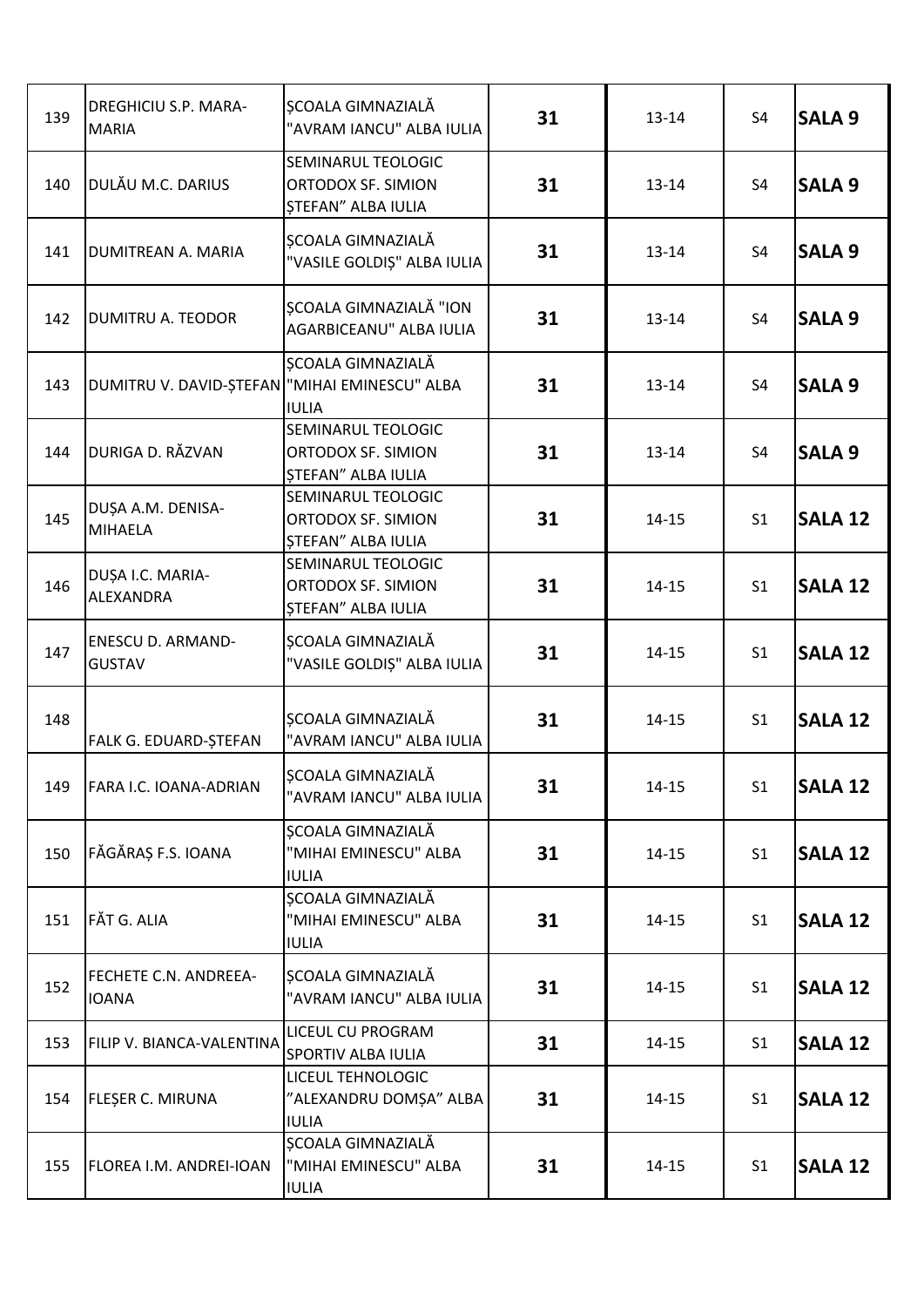| 156 | FLOREA M.A. ANCA-<br>MIHAELA                  | ȘCOALA GIMNAZIALĂ<br>"VASILE GOLDIȘ" ALBA IULIA                       | 31 | $14 - 15$ | S <sub>1</sub> | <b>SALA 12</b> |
|-----|-----------------------------------------------|-----------------------------------------------------------------------|----|-----------|----------------|----------------|
| 157 | FLOREA O.A. GEORGIANA-<br><b>FLAVIA</b>       | <b>SCOALA GIMNAZIALĂ</b><br>"MIHAI EMINESCU" ALBA<br><b>IULIA</b>     | 31 | $14 - 15$ | S <sub>2</sub> | <b>SALA 11</b> |
| 158 | <b>FLOREA T. TEODORA-</b><br><b>MARIA</b>     | SCOALA GIMNAZIALĂ<br>"VASILE GOLDIȘ" ALBA IULIA                       | 32 | $14 - 15$ | S <sub>2</sub> | <b>SALA 11</b> |
| 159 | FOTIN A. GEORGE-<br>ALEXANDRU                 | SEMINARUL TEOLOGIC<br>ORTODOX SF. SIMION<br><b>ȘTEFAN" ALBA IULIA</b> | 32 | $14 - 15$ | S <sub>2</sub> | <b>SALA 11</b> |
| 160 | FURDUI A. AMALIA-MARIA                        | SCOALA GIMNAZIALĂ<br>"AVRAM IANCU" ALBA IULIA                         | 32 | $14 - 15$ | S <sub>2</sub> | <b>SALA 11</b> |
| 161 | GAVRILĂ-PAVEN I. PAUL-<br><b>IOAN</b>         | ȘCOALA GIMNAZIALĂ<br>"AVRAM IANCU" ALBA IULIA                         | 32 | $14 - 15$ | S <sub>2</sub> | <b>SALA 11</b> |
| 162 | <b>GHENESCU I. DORIANA-</b><br>ANDREEA        | ȘCOALA GIMNAZIALĂ<br>"MIHAI EMINESCU" ALBA<br><b>IULIA</b>            | 32 | $14 - 15$ | S <sub>2</sub> | <b>SALA 11</b> |
| 163 | <b>GHEORGHIU A. AYAN</b>                      | ȘCOALA GIMNAZIALĂ<br>"VASILE GOLDIȘ" ALBA IULIA                       | 32 | $14 - 15$ | S <sub>2</sub> | <b>SALA 11</b> |
| 164 | GHERGARI M.G. LAVINIA                         | SCOALA GIMNAZIALĂ<br>"VASILE GOLDIȘ" ALBA IULIA                       | 32 | $14 - 15$ | S <sub>2</sub> | <b>SALA 11</b> |
| 165 | <b>GHERMAN D.I. TUDOR</b>                     | SCOALA GIMNAZIALĂ<br>"AVRAM IANCU" ALBA IULIA                         | 32 | $14 - 15$ | S <sub>2</sub> | <b>SALA 11</b> |
| 166 | GHIȚĂ C. IOAN-ANDREI                          | ȘCOALA GIMNAZIALĂ<br><b>CIUGUD</b>                                    | 32 | $14 - 15$ | S <sub>2</sub> | <b>SALA 11</b> |
| 167 | GIANĂ I.D. ION-DANIEL                         | SEMINARUL TEOLOGIC<br>ORTODOX SF. SIMION<br>STEFAN" ALBA IULIA        | 32 | $14 - 15$ | S <sub>2</sub> | <b>SALA 11</b> |
| 168 | <b>GLIGA R.A. ANDREI</b>                      | SEMINARUL TEOLOGIC<br>ORTODOX SF. SIMION<br>ȘTEFAN" ALBA IULIA        | 32 | $14 - 15$ | S <sub>2</sub> | <b>SALA 11</b> |
| 169 | <b>GLIGOR C.V. AMALIA-</b><br><b>NICOLETA</b> | SCOALA GIMNAZIALĂ<br>"VASILE GOLDIȘ" ALBA IULIA                       | 32 | $14 - 15$ | S <sub>3</sub> | <b>SALA 10</b> |
| 170 | <b>GLIGOR G. ALEXIA-MARIA</b>                 | <b>SCOALA GIMNAZIALĂ</b><br>"AVRAM IANCU" ALBA IULIA                  | 32 | $14 - 15$ | S <sub>3</sub> | <b>SALA 10</b> |
| 171 | GLIGOR V. DARIA-ȘTEFANIA                      | ȘCOALA GIMNAZIALĂ<br>"MIHAI EMINESCU" ALBA<br><b>IULIA</b>            | 32 | $14 - 15$ | S <sub>3</sub> | <b>SALA 10</b> |
| 172 | <b>GLIGOR V.C.DENISA-</b><br><b>CLAUDIA</b>   | <b>SCOALA GIMNAZIALĂ</b><br>"VASILE GOLDIȘ" ALBA IULIA                | 32 | $14 - 15$ | S <sub>3</sub> | <b>SALA 10</b> |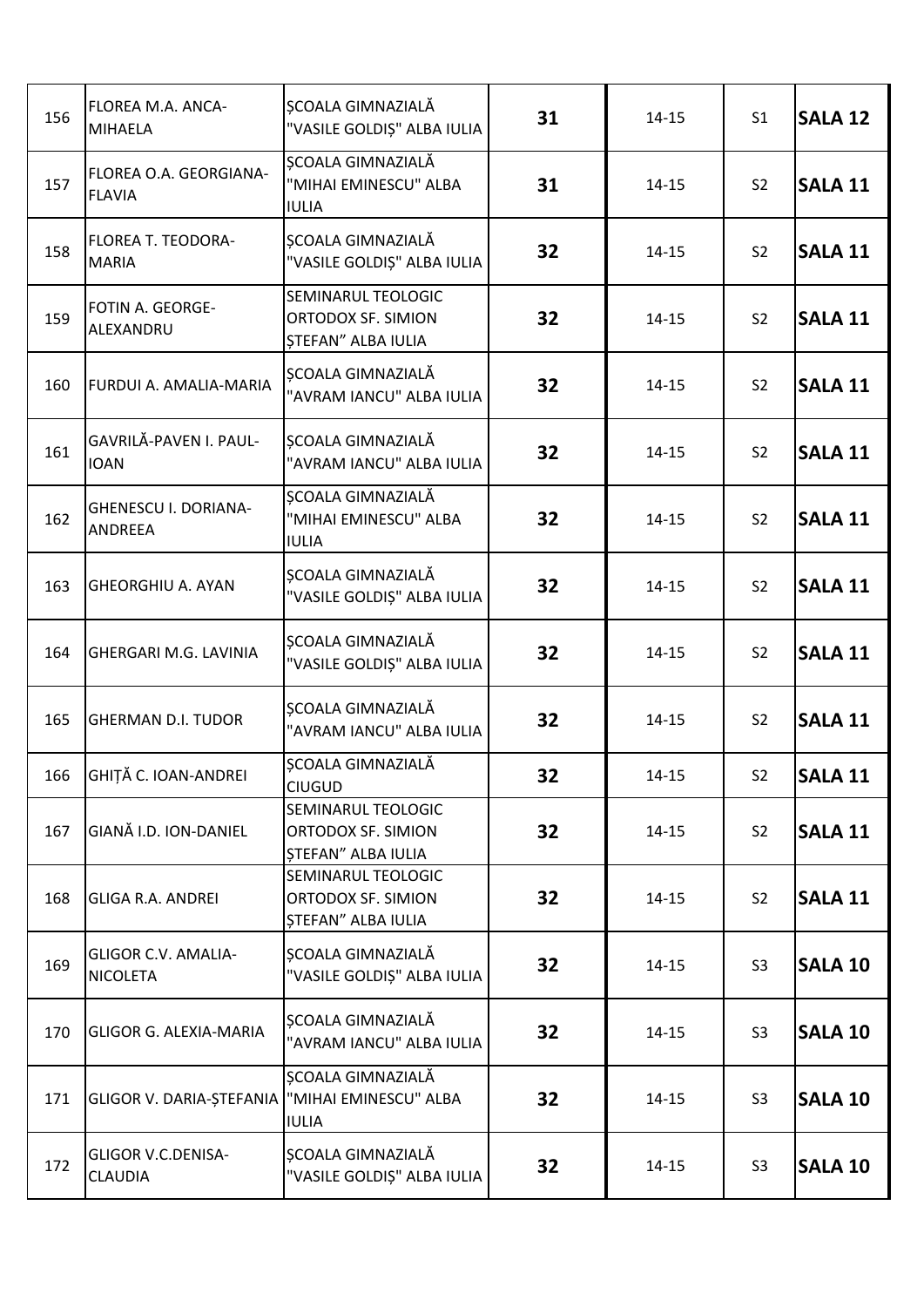| 173 | <b>GRAUR L.N. NICOLAS-</b><br><b>ANDRES</b> | SCOALA GIMNAZIALĂ<br>"VASILE GOLDIȘ" ALBA IULIA                       | 32 | $14 - 15$ | S <sub>3</sub> | <b>SALA 10</b> |
|-----|---------------------------------------------|-----------------------------------------------------------------------|----|-----------|----------------|----------------|
| 174 | <b>GRUIAN P. ALEXIA BRIANA</b>              | ȘCOALA GIMNAZIALĂ<br>"MIHAI EMINESCU" ALBA<br><b>IULIA</b>            | 32 | $14 - 15$ | S <sub>3</sub> | <b>SALA 10</b> |
| 175 | HADA I. ANDRA-BEATRICE                      | ȘCOALA GIMNAZIALĂ<br>"MIHAI EMINESCU" IGHIU                           | 32 | $14 - 15$ | S <sub>3</sub> | <b>SALA 10</b> |
| 176 | HADA I. VLAD-ADRIAN                         | ȘCOALA GIMNAZIALĂ<br>"MIHAI EMINESCU" IGHIU                           | 32 | $14 - 15$ | S <sub>3</sub> | <b>SALA 10</b> |
| 177 | <b>HADA S. IULIA</b>                        | SCOALA GIMNAZIALĂ<br>"VASILE GOLDIȘ" ALBA IULIA                       | 32 | $14 - 15$ | S <sub>3</sub> | <b>SALA 10</b> |
| 178 | HANEȘ N. ANAMARIA                           | ȘCOALA GIMNAZIALĂ<br>"MIHAI EMINESCU" ALBA<br><b>IULIA</b>            | 32 | $14 - 15$ | S <sub>3</sub> | <b>SALA 10</b> |
| 179 | HAȘEGAN F.C. ANASTASIA                      | LICEUL CU PROGRAM<br>SPORTIV ALBA IULIA                               | 32 | $14 - 15$ | S <sub>3</sub> | <b>SALA 10</b> |
| 180 | HATEGAN N.A. TUDOR                          | <b>SCOALA GIMNAZIALĂ</b><br>"AVRAM IANCU" ALBA IULIA                  | 32 | $14 - 15$ | S <sub>3</sub> | <b>SALA 10</b> |
| 181 | HATEGAN N.P. RĂZVAN-<br><b>IANIS</b>        | ȘCOALA GIMNAZIALĂ<br>"MIHAI EMINESCU" ALBA<br><b>IULIA</b>            | 32 | $14 - 15$ | S <sub>4</sub> | <b>SALA 9</b>  |
| 182 | HATEGAN S.C. STEFAN-<br><b>SIMION</b>       | ȘCOALA GIMNAZIALĂ<br>"MIHAI EMINESCU" ALBA<br><b>IULIA</b>            | 32 | $14 - 15$ | S <sub>4</sub> | <b>SALA 9</b>  |
| 183 | HĂRȚĂGAN C. EMMA-<br><b>GABRIELA</b>        | LICEUL CU PROGRAM<br>SPORTIV ALBA IULIA                               | 32 | $14 - 15$ | S <sub>4</sub> | <b>SALA 9</b>  |
| 184 | HÂRBEA A. CRISTIAN                          | SEMINARUL TEOLOGIC<br>ORTODOX SF. SIMION<br><b>ȘTEFAN" ALBA IULIA</b> | 32 | $14 - 15$ | S <sub>4</sub> | <b>SALA 9</b>  |
| 185 | HÎRBEA I.IRINA-AVRIL                        | LICEUL TEHNOLOGIC<br>"ALEXANDRU DOMȘA" ALBA<br><b>IULIA</b>           | 32 | $14 - 15$ | S4             | <b>SALA 9</b>  |
| 186 | HOLA A. LUISA-REBECA                        | LICEUL TEHNOLOGIC<br>"ALEXANDRU DOMȘA" ALBA<br><b>IULIA</b>           | 32 | $14 - 15$ | S4             | <b>SALA 9</b>  |
| 187 | HULEA V. ALEXANDRU                          | SCOALA GIMNAZIALĂ<br>"MIHAI EMINESCU" ALBA<br><b>IULIA</b>            | 32 | $14 - 15$ | S <sub>4</sub> | <b>SALA 9</b>  |
| 188 | IACOB N.D. BRIANA-<br>DANIELA               | <b>SCOALA GIMNAZIALĂ "ION</b><br>AGARBICEANU" ALBA IULIA              | 33 | $14 - 15$ | S4             | <b>SALA 9</b>  |
| 189 | IANCĂU M P. IOANA                           | <b>SCOALA GIMNAZIALĂ "ION</b><br>AGARBICEANU" ALBA IULIA              | 33 | $14 - 15$ | S4             | <b>SALA 9</b>  |
| 190 | <b>IEPURE S. TEODORA</b>                    | SCOALA GIMNAZIALĂ<br>"AVRAM IANCU" ALBA IULIA                         | 33 | $14 - 15$ | S4             | <b>SALA 9</b>  |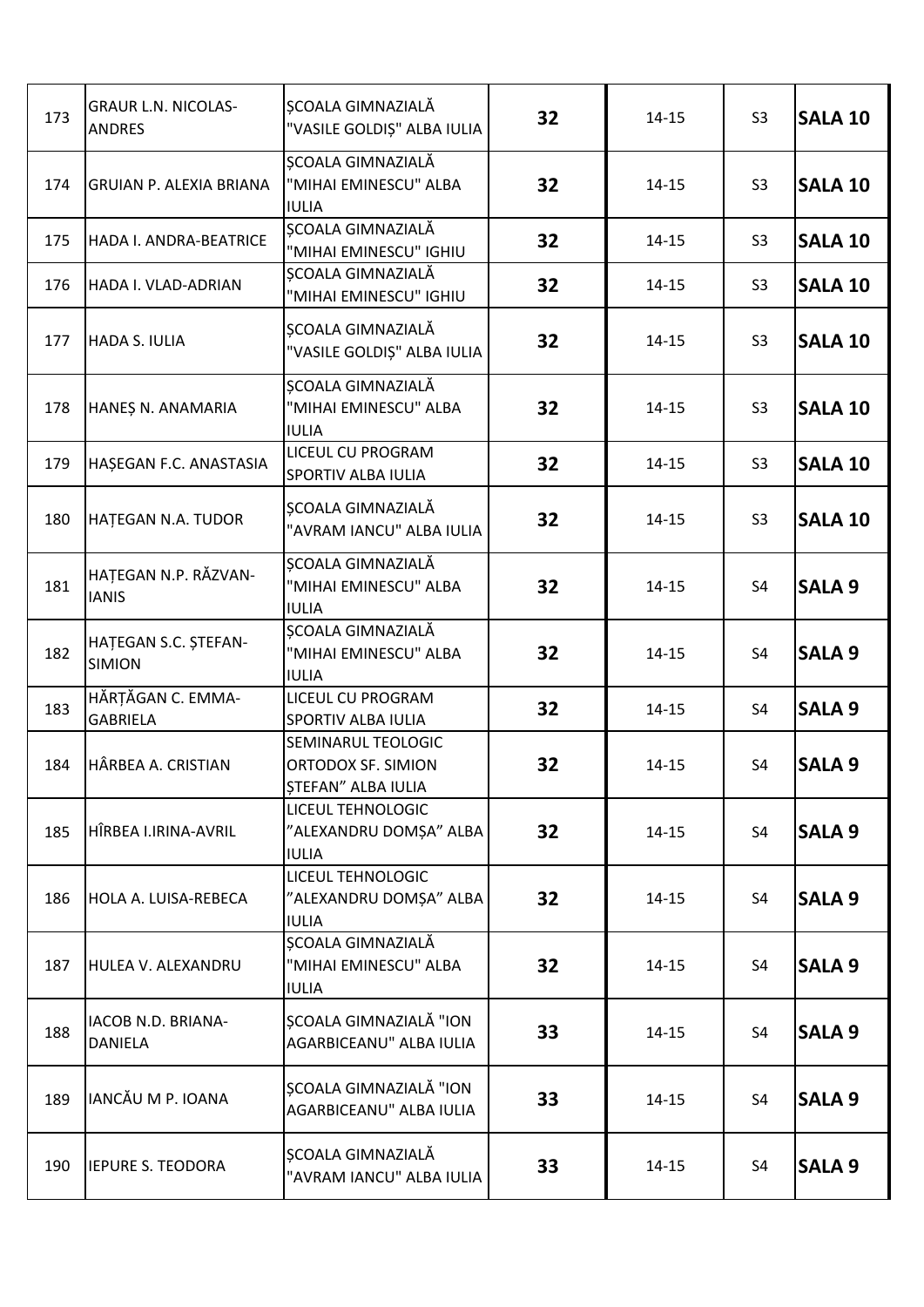| 191 | IGNA I. SOPHIA-ELENA                                     | ȘCOALA GIMNAZIALĂ<br>"MIHAI EMINESCU" ALBA<br><b>IULIA</b>            | 33 | $14 - 15$ | S <sub>4</sub> | <b>SALA 9</b>  |
|-----|----------------------------------------------------------|-----------------------------------------------------------------------|----|-----------|----------------|----------------|
| 192 | ILEA C. BIANCA-RALUCA                                    | ȘCOALA GIMNAZIALĂ<br>"MIHAI EMINESCU" ALBA<br><b>IULIA</b>            | 33 | $14 - 15$ | S <sub>4</sub> | <b>SALA 9</b>  |
| 193 | ILIE M. MARIA-ELIZA                                      | SEMINARUL TEOLOGIC<br>ORTODOX SF. SIMION<br>ȘTEFAN" ALBA IULIA        | 33 | $15 - 16$ | S <sub>1</sub> | <b>SALA 12</b> |
| 194 | ILINCA A. ALESIA-MARIA                                   | <b>SCOALA GIMNAZIALĂ</b><br>"AVRAM IANCU" ALBA IULIA                  | 33 | $15 - 16$ | S <sub>1</sub> | <b>SALA 12</b> |
| 195 | ION B.R. BOGDAN                                          | SEMINARUL TEOLOGIC<br>ORTODOX SF. SIMION<br><b>ȘTEFAN" ALBA IULIA</b> | 33 | $15 - 16$ | S <sub>1</sub> | <b>SALA 12</b> |
| 196 | IONAȘ N. ȘTEFAN-VICTOR                                   | SCOALA GIMNAZIALĂ<br>"MIHAI EMINESCU" ALBA<br><b>IULIA</b>            | 33 | $15 - 16$ | S <sub>1</sub> | <b>SALA 12</b> |
| 197 | IONELE A.N. DENISA-MARIA   "MIHAI EMINESCU" ALBA         | ȘCOALA GIMNAZIALĂ<br><b>IULIA</b>                                     | 33 | $15 - 16$ | S <sub>1</sub> | <b>SALA 12</b> |
| 198 | ISĂILĂ V. CRISTIAN-ANDREI                                | SCOALA GIMNAZIALĂ<br>"AVRAM IANCU" ALBA IULIA                         | 33 | $15 - 16$ | S <sub>1</sub> | <b>SALA 12</b> |
| 199 | ISPAS C.V. ANA-CRISTIANA-<br><b>MARIA</b>                | ȘCOALA GIMNAZIALĂ<br>"MIHAI EMINESCU" ALBA<br><b>IULIA</b>            | 33 | $15 - 16$ | S <sub>1</sub> | <b>SALA 12</b> |
| 200 | IVAȘCU C. BIANCA-MARIA                                   | ȘCOALA GIMNAZIALĂ<br>"AVRAM IANCU" ALBA IULIA                         | 33 | $15 - 16$ | S <sub>1</sub> | <b>SALA 12</b> |
| 201 | JURJ A. ALEXANDRA-MARIA   "MIHAI EMINESCU" ALBA          | ȘCOALA GIMNAZIALĂ<br><b>IULIA</b>                                     | 33 | $15 - 16$ | S <sub>1</sub> | <b>SALA 12</b> |
| 202 | JURJIU R.A. ANDREEA-<br><b>ALINA</b>                     | ȘCOALA GIMNAZIALĂ<br>"AVRAM IANCU" ALBA IULIA                         | 33 | $15 - 16$ | S <sub>1</sub> | <b>SALA 12</b> |
| 203 | KAST L. ANDREI                                           | LICEUL CU PROGRAM<br>SPORTIV ALBA IULIA                               | 33 | $15 - 16$ | S <sub>1</sub> | <b>SALA 12</b> |
| 204 | LAZĂR H. HORAȚIU                                         | SCOALA GIMNAZIALĂ "ION<br>AGARBICEANU" ALBA IULIA                     | 33 | $15 - 16$ | S <sub>1</sub> | <b>SALA 12</b> |
| 205 | LAZĂR S. DAVID                                           | ȘCOALA GIMNAZIALĂ<br>"AVRAM IANCU" ALBA IULIA                         | 33 | $15 - 16$ | S <sub>2</sub> | <b>SALA 11</b> |
| 206 | LEAS L.M. TIMEEA                                         | <b>SCOALA GIMNAZIALĂ "ION</b><br>AGARBICEANU" ALBA IULIA              | 33 | $15 - 16$ | S <sub>2</sub> | <b>SALA 11</b> |
| 207 | LEONHARDT E.C. ANDRADA SCOALA GIMNAZIALĂ<br><b>MARIA</b> | "AVRAM IANCU" ALBA IULIA                                              | 33 | $15 - 16$ | S <sub>2</sub> | <b>SALA 11</b> |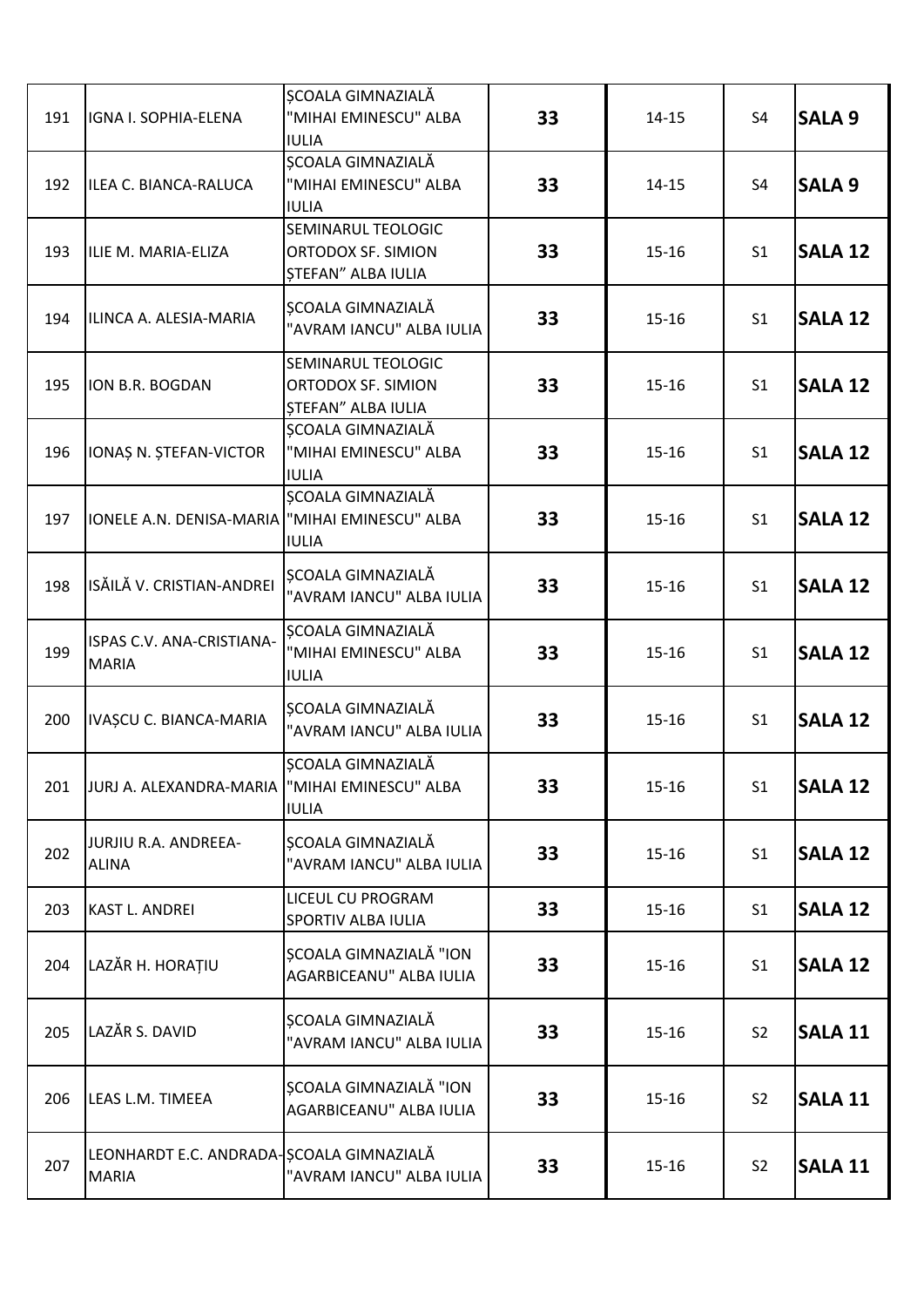| 208 | LOPĂZAN I.E. ANDREEA-<br><b>DENISA</b>     | LICEUL CU PROGRAM<br>SPORTIV ALBA IULIA                               | 33 | $15 - 16$ | S <sub>2</sub> | <b>SALA 11</b> |
|-----|--------------------------------------------|-----------------------------------------------------------------------|----|-----------|----------------|----------------|
| 209 | LUNGU A.D. BRIGHITE                        | ȘCOALA GIMNAZIALĂ<br><b>BERGHIN</b>                                   | 33 | $15 - 16$ | S <sub>2</sub> | <b>SALA 11</b> |
| 210 | LUPU M. DENIS-CRISTIAN                     | SCOALA GIMNAZIALĂ "IULIU<br>MANIU" VINȚU DE JOS                       | 33 | $15 - 16$ | S <sub>2</sub> | <b>SALA 11</b> |
| 211 | LUPU M. ILINCA-IOANA                       | ȘCOALA GIMNAZIALĂ<br>"MIHAI EMINESCU" ALBA<br><b>IULIA</b>            | 33 | $15 - 16$ | S <sub>2</sub> | <b>SALA 11</b> |
| 212 | <b>MACARIE V.MAIA-</b><br><b>ELISABETA</b> | <b>SCOALA GIMNAZIALĂ</b><br>"MIHAI EMINESCU" ALBA<br><b>IULIA</b>     | 33 | $15 - 16$ | S <sub>2</sub> | <b>SALA 11</b> |
| 213 | MACAVEI G. ANDRA                           | ȘCOALA GIMNAZIALĂ<br>"VASILE GOLDIȘ" ALBA IULIA                       | 33 | $15 - 16$ | S <sub>2</sub> | <b>SALA 11</b> |
| 214 | MAFTEI V. ROXANA                           | <b>SCOALA GIMNAZIALĂ "ION</b><br>AGARBICEANU" ALBA IULIA              | 33 | $15 - 16$ | S <sub>2</sub> | <b>SALA 11</b> |
| 215 | MAN M. BOGDAN                              | <b>SCOALA GIMNAZIALĂ</b><br>"MIHAI EMINESCU" ALBA<br><b>IULIA</b>     | 33 | $15 - 16$ | S <sub>2</sub> | <b>SALA 11</b> |
| 216 | MANOLESCU-DAN T.E.<br>ALESSIA-MARIA        | SCOALA GIMNAZIALĂ<br>"AVRAM IANCU" ALBA IULIA                         | 33 | $15 - 16$ | S <sub>2</sub> | <b>SALA 11</b> |
| 217 | MARCU O.C. SARA-ILINCA                     | ȘCOALA GIMNAZIALĂ<br>"MIHAI EMINESCU" ALBA<br><b>IULIA</b>            | 33 | $15 - 16$ | S <sub>3</sub> | <b>SALA 10</b> |
| 218 | <b>MARIAN D. DARIUS</b>                    | SCOALA GIMNAZIALĂ<br>"NICOLAE DRĂGAN GALDA<br>DE JOS                  | 34 | $15 - 16$ | S <sub>3</sub> | <b>SALA 10</b> |
| 219 | MARINCA T.M. ANA-MARIA                     | <b>SCOALA GIMNAZIALĂ</b><br>"MIHAI EMINESCU" ALBA<br><b>IULIA</b>     | 34 | $15 - 16$ | S <sub>3</sub> | <b>SALA 10</b> |
| 220 | MARINCAȘ V.C. MARISA-<br><b>ELENA</b>      | SEMINARUL TEOLOGIC<br>ORTODOX SF. SIMION<br><b>STEFAN" ALBA IULIA</b> | 34 | $15 - 16$ | S <sub>3</sub> | <b>SALA 10</b> |
| 221 | MARIȘ M.C. MARIA                           | <b>SCOALA GIMNAZIALĂ "IOAN</b><br>DE HUNEDOARA"<br>SÂNTIMBRU          | 34 | $15 - 16$ | S <sub>3</sub> | <b>SALA 10</b> |
| 222 | MATEI C.N. RAREȘ-<br>ALEXANDRU             | ȘCOALA GIMNAZIALĂ "ION<br>AGARBICEANU" ALBA IULIA                     | 34 | $15 - 16$ | S <sub>3</sub> | <b>SALA 10</b> |
| 223 | MĂRGINEAN S.I.<br>ANASTASIA                | LICEUL CU PROGRAM<br>SPORTIV ALBA IULIA                               | 34 | $15 - 16$ | S <sub>3</sub> | <b>SALA 10</b> |
| 224 | MEDRUT D.F. ALEX-IOAN                      | LICEUL SF. IOSIF ALBA IULIA                                           | 34 | $15 - 16$ | S <sub>3</sub> | <b>SALA 10</b> |
| 225 | MERMEZAN M.D.<br>ALEXANDRA-DANIELA         | ȘCOALA GIMNAZIALĂ<br>"MIHAI EMINESCU" ALBA<br><b>IULIA</b>            | 34 | $15 - 16$ | S <sub>3</sub> | <b>SALA 10</b> |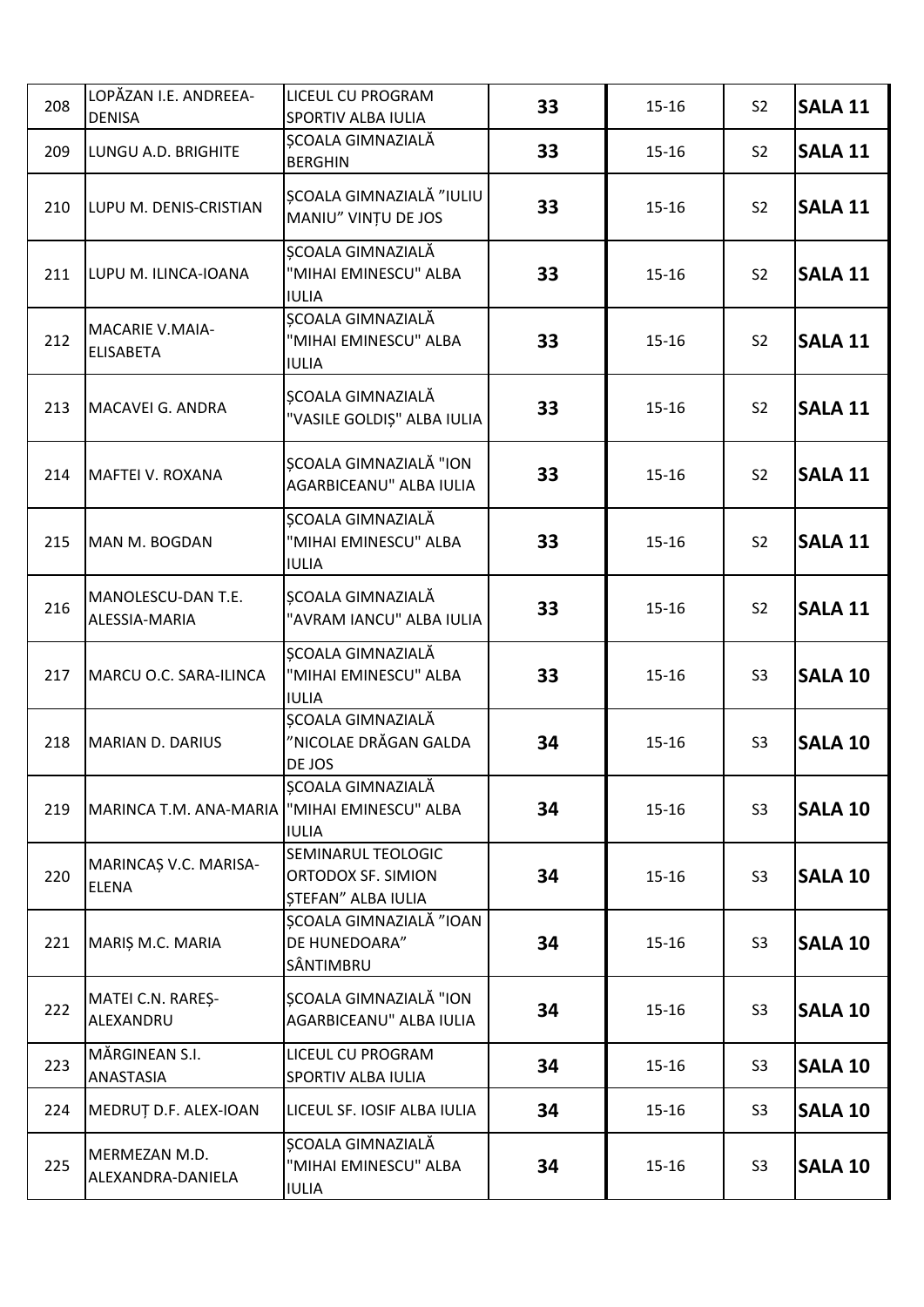| 226 | MESAROȘ A.F. BOGDAN-<br><b>IOAN</b>                      | LICEUL CU PROGRAM<br>SPORTIV ALBA IULIA                               | 34 | $15 - 16$ | S <sub>3</sub> | <b>SALA 10</b> |
|-----|----------------------------------------------------------|-----------------------------------------------------------------------|----|-----------|----------------|----------------|
| 227 | METEȘ C.I. CRISTINA-<br><b>MARIA</b>                     | SCOALA GIMNAZIALĂ<br>"MIHAI EMINESCU" ALBA<br><b>IULIA</b>            | 34 | $15 - 16$ | S <sub>3</sub> | <b>SALA 10</b> |
| 228 | METES F.V. RARES                                         | ȘCOALA GIMNAZIALĂ "ION<br>AGARBICEANU" ALBA IULIA                     | 34 | $15 - 16$ | S <sub>3</sub> | <b>SALA 10</b> |
| 229 | METEȘ G. IOAN-CORNEL                                     | ȘCOALA GIMNAZIALĂ<br>"MIHAI EMINESCU" ALBA<br><b>IULIA</b>            | 34 | $15 - 16$ | S4             | <b>SALA 9</b>  |
| 230 | MICLEA C. ANDREI-<br><b>CRISTIAN</b>                     | SCOALA GIMNAZIALĂ<br>"VASILE GOLDIȘ" ALBA IULIA                       | 34 | $15 - 16$ | S <sub>4</sub> | <b>SALA 9</b>  |
| 231 | MICU A.D. LAURA-ELIZA                                    | ȘCOALA GIMNAZIALĂ<br>"AVRAM IANCU" ALBA IULIA                         | 34 | $15 - 16$ | S4             | <b>SALA 9</b>  |
| 232 | MIHAI N.A. VIRGIL-ADRIAN                                 | SCOALA GIMNAZIALĂ<br>"VASILE GOLDIȘ" ALBA IULIA                       | 34 | $15 - 16$ | S <sub>4</sub> | <b>SALA 9</b>  |
| 233 | MIHĂLCUȚ O. LUCA                                         | ȘCOALA GIMNAZIALĂ<br>"MIHAI EMINESCU" ALBA<br><b>IULIA</b>            | 34 | $15 - 16$ | S <sub>4</sub> | <b>SALA 9</b>  |
| 234 | MIHETIU M.V. ANDRA-<br><b>MARIA</b>                      | SEMINARUL TEOLOGIC<br>ORTODOX SF. SIMION<br><b>ȘTEFAN" ALBA IULIA</b> | 34 | $15 - 16$ | S <sub>4</sub> | <b>SALA 9</b>  |
| 235 | MIHU N.A.ALISA-ANDREEA                                   | SCOALA GIMNAZIALĂ<br>"DAVID PRODAN" SĂLIȘTEA                          | 34 | $15 - 16$ | S4             | <b>SALA 9</b>  |
| 236 | MITA C. ANDREAS                                          | ȘCOALA GIMNAZIALĂ "ION<br>AGARBICEANU" ALBA IULIA                     | 34 | $15 - 16$ | S4             | <b>SALA 9</b>  |
| 237 | MOLDOVAN R.N.<br>ALEXANDRU                               | ȘCOALA GIMNAZIALĂ "IULIU<br>MANIU" VINȚU DE JOS                       | 34 | $15 - 16$ | S <sub>4</sub> | <b>SALA 9</b>  |
| 238 | MOLDOVAN S.G. ȘTEFANIA- ȘCOALA GIMNAZIALĂ<br><b>DANA</b> | "VASILE GOLDIȘ" ALBA IULIA                                            | 34 | $15 - 16$ | S4             | <b>SALA 9</b>  |
| 239 | MOLNAR A.F. GABRIEL-<br><b>IOAN</b>                      | LICEUL CU PROGRAM<br>SPORTIV ALBA IULIA                               | 34 | $15 - 16$ | S4             | <b>SALA 9</b>  |
| 240 | MONOREAN A.V. BOGDAN                                     | <b>SCOALA GIMNAZIALĂ "ION</b><br>AGARBICEANU" ALBA IULIA              | 34 | $15 - 16$ | S4             | <b>SALA 9</b>  |
| 241 | MOREA MILLA A. DENISA-<br><b>ALISA</b>                   | ȘCOALA GIMNAZIALĂ<br><b>CIUGUD</b>                                    | 34 | $16 - 17$ | S <sub>1</sub> | <b>SALA 12</b> |
| 242 | MOSCALIUC P. DANIEL-<br>ANDREI                           | LICEUL CU PROGRAM<br>SPORTIV ALBA IULIA                               | 34 | $16 - 17$ | S <sub>1</sub> | <b>SALA 12</b> |
| 243 | <b>MOTOLITY L. ROBERT</b>                                | ȘCOALA GIMNAZIALĂ<br>"MIHAI EMINESCU" ALBA<br><b>IULIA</b>            | 34 | $16 - 17$ | S <sub>1</sub> | <b>SALA 12</b> |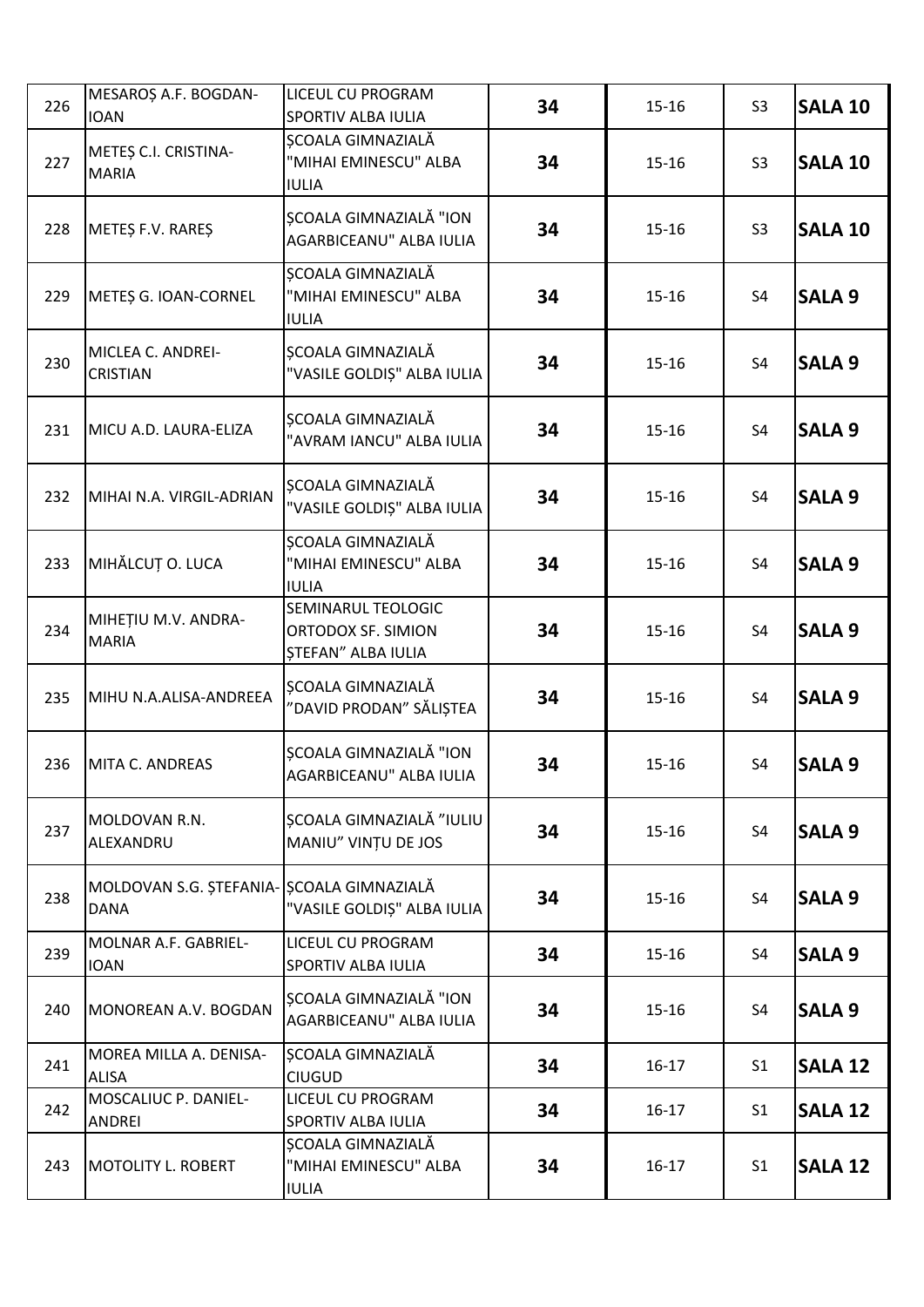| 244 | MOȚICA M. RALUCA-ELENA                   | ȘCOALA GIMNAZIALĂ "ION<br><b>BREAZU" MIHALT</b>                              | 34 | $16 - 17$ | S <sub>1</sub> | <b>SALA 12</b> |
|-----|------------------------------------------|------------------------------------------------------------------------------|----|-----------|----------------|----------------|
| 245 | MUNTEAN A.S. DENISA                      | ȘCOALA GIMNAZIALĂ<br>"AVRAM IANCU" ALBA IULIA                                | 34 | $16 - 17$ | S <sub>1</sub> | <b>SALA 12</b> |
| 246 | MUNTEAN I. KRISTA-<br><b>BIANCA</b>      | ȘCOALA GIMNAZIALĂ<br>"MIHAI EMINESCU" ALBA<br><b>IULIA</b>                   | 34 | $16 - 17$ | S <sub>1</sub> | <b>SALA 12</b> |
| 247 | MUNTEAN I. MIHNEA-IOAN                   | <b>SCOALA GIMNAZIALĂ "IULIU</b><br>MANIU" VINTU DE JOS                       | 34 | $16 - 17$ | S <sub>1</sub> | <b>SALA 12</b> |
| 248 | MUNTEAN I.D. GEORGE-<br><b>ANDREI</b>    | ȘCOALA GIMNAZIALĂ<br>"VASILE GOLDIȘ" ALBA IULIA                              | 35 | $16 - 17$ | S <sub>1</sub> | <b>SALA 12</b> |
| 249 | MUNTEAN M. ANA-MARIA                     | LICEUL CU PROGRAM<br>SPORTIV ALBA IULIA                                      | 35 | $16 - 17$ | S <sub>1</sub> | <b>SALA 12</b> |
| 250 | MUNTEAN M. ELISA-<br><b>CHRISTIANA</b>   | <b>SCOALA GIMNAZIALĂ</b><br>"AVRAM IANCU" ALBA IULIA                         | 35 | $16 - 17$ | S <sub>1</sub> | <b>SALA 12</b> |
| 251 | MUNTEAN O.C. RUXANDRA-<br><b>CLAUDIA</b> | SCOALA GIMNAZIALĂ<br>"MIHAI EMINESCU" ALBA<br><b>IULIA</b>                   | 35 | $16 - 17$ | S <sub>1</sub> | <b>SALA 12</b> |
| 252 | MUNTEAN O.M. DARIUS                      | ȘCOALA GIMNAZIALĂ "ION<br><b>BREAZU" MIHALT</b>                              | 35 | $16 - 17$ | S <sub>1</sub> | <b>SALA 12</b> |
| 253 | MUNTEANU R. ANASTASIA-<br><b>DIANA</b>   | ȘCOALA GIMNAZIALĂ<br>"VASILE GOLDIȘ" ALBA IULIA                              | 35 | $16 - 17$ | S <sub>2</sub> | <b>SALA 11</b> |
| 254 | MUREȘAN I. ALEXANDRU-<br><b>GABRIEL</b>  | SCOALA GIMNAZIALĂ<br>"MIHAI EMINESCU" ALBA<br><b>IULIA</b>                   | 35 | $16 - 17$ | S <sub>2</sub> | <b>SALA 11</b> |
| 255 | MUȘAT A.N. ANDREEA-<br><b>CĂTĂLINA</b>   | LICEUL CU PROGRAM<br><b>SPORTIV ALBA IULIA</b>                               | 35 | $16 - 17$ | S <sub>2</sub> | <b>SALA 11</b> |
| 256 | NAGHIU I.O. TUDOR                        | SCOALA GIMNAZIALĂ<br>"MIHAI EMINESCU" ALBA<br><b>IULIA</b>                   | 35 | $16 - 17$ | S <sub>2</sub> | <b>SALA 11</b> |
| 257 | NANA M. CORNELIUS-<br>MIHAI              | SCOALA GIMNAZIALĂ<br>"MIHAI EMINESCU" IGHIU                                  | 35 | $16 - 17$ | S <sub>2</sub> | <b>SALA 11</b> |
| 258 | NEAG I. ALISIA-IOANA-<br><b>IRENE</b>    | SCOALA GIMNAZIALĂ<br>"NICOLAE DRĂGAN GALDA<br>DE JOS                         | 35 | $16 - 17$ | S <sub>2</sub> | <b>SALA 11</b> |
| 259 | NEAGU G. DAVID-GEORGE                    | SEMINARUL TEOLOGIC<br><b>ORTODOX SF. SIMION</b><br><b>STEFAN" ALBA IULIA</b> | 35 | $16 - 17$ | S <sub>2</sub> | <b>SALA 11</b> |
| 260 | NECHIFOR I.C. GABRIE-<br>ALEXANDRU       | LICEUL CU PROGRAM<br>SPORTIV ALBA IULIA                                      | 35 | $16 - 17$ | S <sub>2</sub> | <b>SALA 11</b> |
| 261 | NEGREA D. MARIA                          | ȘCOALA GIMNAZIALĂ "IULIU<br>MANIU" VINȚU DE JOS                              | 35 | $16 - 17$ | S <sub>2</sub> | <b>SALA 11</b> |
| 262 | NEGREA I. GABRIEL                        | LICEUL CU PROGRAM<br>SPORTIV ALBA IULIA                                      | 35 | $16 - 17$ | S <sub>2</sub> | <b>SALA 11</b> |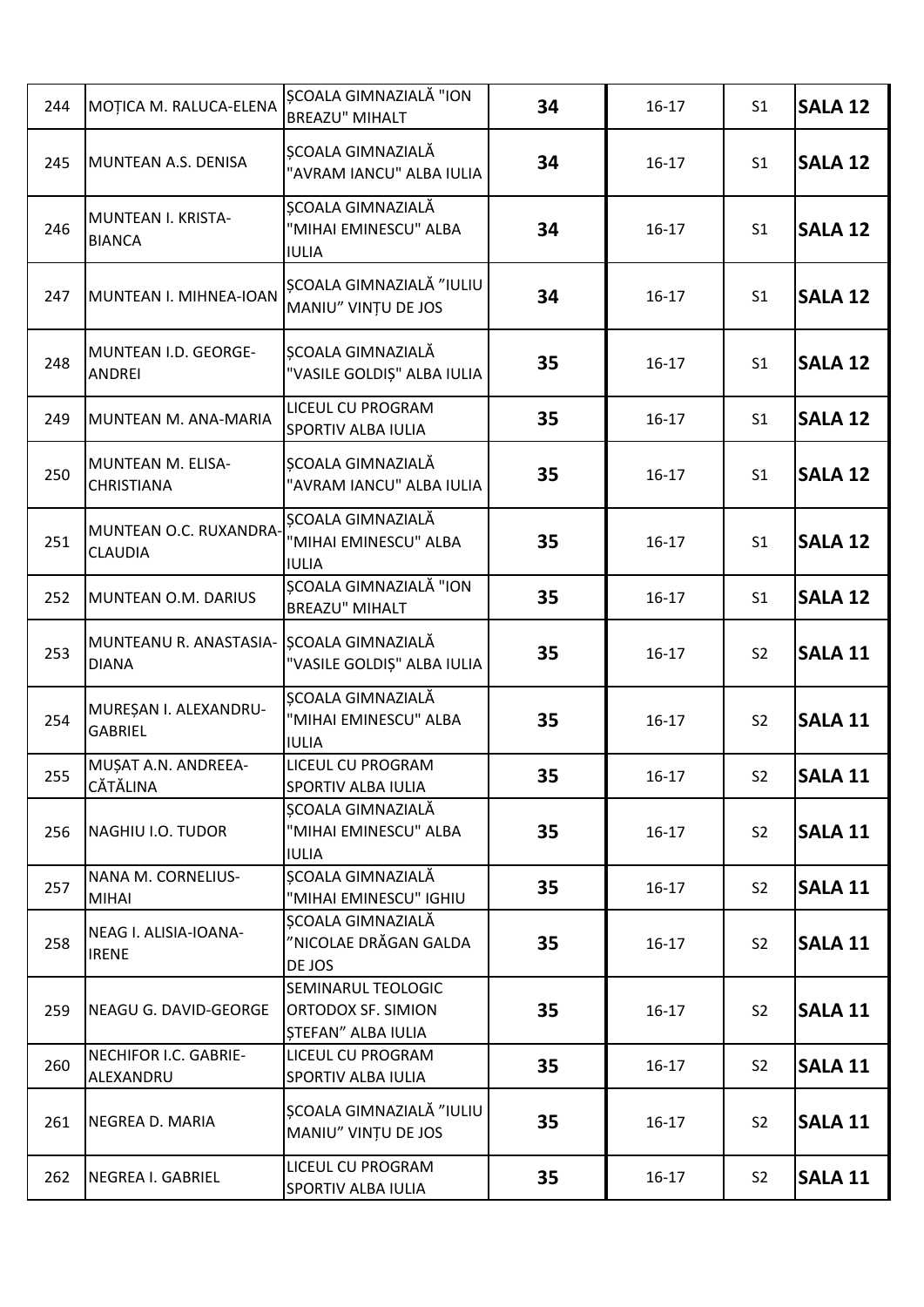| 263 | NISTOR I.C. MARA                                          | SEMINARUL TEOLOGIC<br>ORTODOX SF. SIMION<br><b>STEFAN" ALBA IULIA</b> | 35 | $16 - 17$ | S <sub>2</sub> | <b>SALA 11</b> |
|-----|-----------------------------------------------------------|-----------------------------------------------------------------------|----|-----------|----------------|----------------|
| 264 | NOIAN C. CRISTIAN                                         | LICEUL CU PROGRAM<br>SPORTIV ALBA IULIA                               | 35 | $16 - 17$ | S <sub>2</sub> | <b>SALA 11</b> |
| 265 | NOIAN C. FLAVIU                                           | LICEUL CU PROGRAM<br>SPORTIV ALBA IULIA                               | 35 | $16 - 17$ | S <sub>3</sub> | <b>SALA 10</b> |
| 266 | OARGA I.C. ANA                                            | ȘCOALA GIMNAZIALĂ "ION<br>AGARBICEANU" ALBA IULIA                     | 35 | $16 - 17$ | S <sub>3</sub> | <b>SALA 10</b> |
| 267 | OEJDEAN L. IULIA-<br>ALEXANDRA                            | ȘCOALA GIMNAZIALĂ<br>"VASILE GOLDIȘ" ALBA IULIA                       | 35 | $16 - 17$ | S <sub>3</sub> | <b>SALA 10</b> |
| 268 | OLTA R. ELISA-MARIA                                       | ȘCOALA GIMNAZIALĂ<br>"MIHAI EMINESCU" ALBA<br><b>IULIA</b>            | 35 | $16 - 17$ | S <sub>3</sub> | <b>SALA 10</b> |
| 269 | OLTEANU F.Ş. MIHAI                                        | ȘCOALA GIMNAZIALĂ<br><b>BERGHIN</b>                                   | 35 | $16 - 17$ | S <sub>3</sub> | <b>SALA 10</b> |
| 270 | <b>ONESC S.P. ROBERT-</b><br><b>SEBASTIAN</b>             | ȘCOALA GIMNAZIALĂ<br>"AVRAM IANCU" ALBA IULIA                         | 35 | $16 - 17$ | S <sub>3</sub> | <b>SALA 10</b> |
| 271 | ONU Ș.D. LORENA                                           | ȘCOALA GIMNAZIALĂ "IULIU<br>MANIU" VINȚU DE JOS                       | 35 | $16 - 17$ | S <sub>3</sub> | <b>SALA 10</b> |
| 272 | OPREA C. ALESIA-MARIA-<br><b>ELEONORA</b>                 | ȘCOALA GIMNAZIALĂ<br>"MIHAI EMINESCU" ALBA<br><b>IULIA</b>            | 35 | $16 - 17$ | S <sub>3</sub> | <b>SALA 10</b> |
| 273 | OROIAN P. RAUL                                            | ȘCOALA GIMNAZIALĂ<br>"VASILE GOLDIȘ" ALBA IULIA                       | 35 | $16 - 17$ | S <sub>3</sub> | <b>SALA 10</b> |
| 274 | <b>OTVOS F.F. EDUARD</b>                                  | ȘCOALA GIMNAZIALĂ "ION<br><b>BREAZU" MIHALT</b>                       | 35 | $16 - 17$ | S <sub>3</sub> | <b>SALA 10</b> |
| 275 | PANACIA-BODEA G.<br>ANDREEA-GIORGIANA                     | ȘCOALA GIMNAZIALĂ<br>"MIHAI EMINESCU" ALBA<br><b>IULIA</b>            | 35 | $16 - 17$ | S <sub>3</sub> | <b>SALA 10</b> |
| 276 | PANDURU-TRIFAN D. RIANA ȘCOALA GIMNAZIALĂ<br><b>MARIA</b> | "AVRAM IANCU" ALBA IULIA                                              | 35 | $16 - 17$ | S <sub>3</sub> | <b>SALA 10</b> |
| 277 | PANTEA N.D. DANIELA                                       | SCOALA GIMNAZIALĂ "ION<br>AGARBICEANU" ALBA IULIA                     | 35 | $16 - 17$ | S <sub>4</sub> | <b>SALA 9</b>  |
| 278 | PASERE I. ALESSIO-STEFAN                                  | LICEUL CU PROGRAM<br>SPORTIV ALBA IULIA                               | 37 | $16 - 17$ | S <sub>4</sub> | <b>SALA 9</b>  |
| 279 | PAVEN F.N. EDUARD-<br>ALEXANDRU                           | <b>SCOALA GIMNAZIALĂ "ION</b><br>AGARBICEANU" ALBA IULIA              | 37 | $16 - 17$ | S4             | <b>SALA 9</b>  |
| 280 | PĂTRUȚIU E. EDUARD                                        | ȘCOALA GIMNAZIALĂ<br>"MIHAI EMINESCU" ALBA<br><b>IULIA</b>            | 37 | $16 - 17$ | S4             | <b>SALA 9</b>  |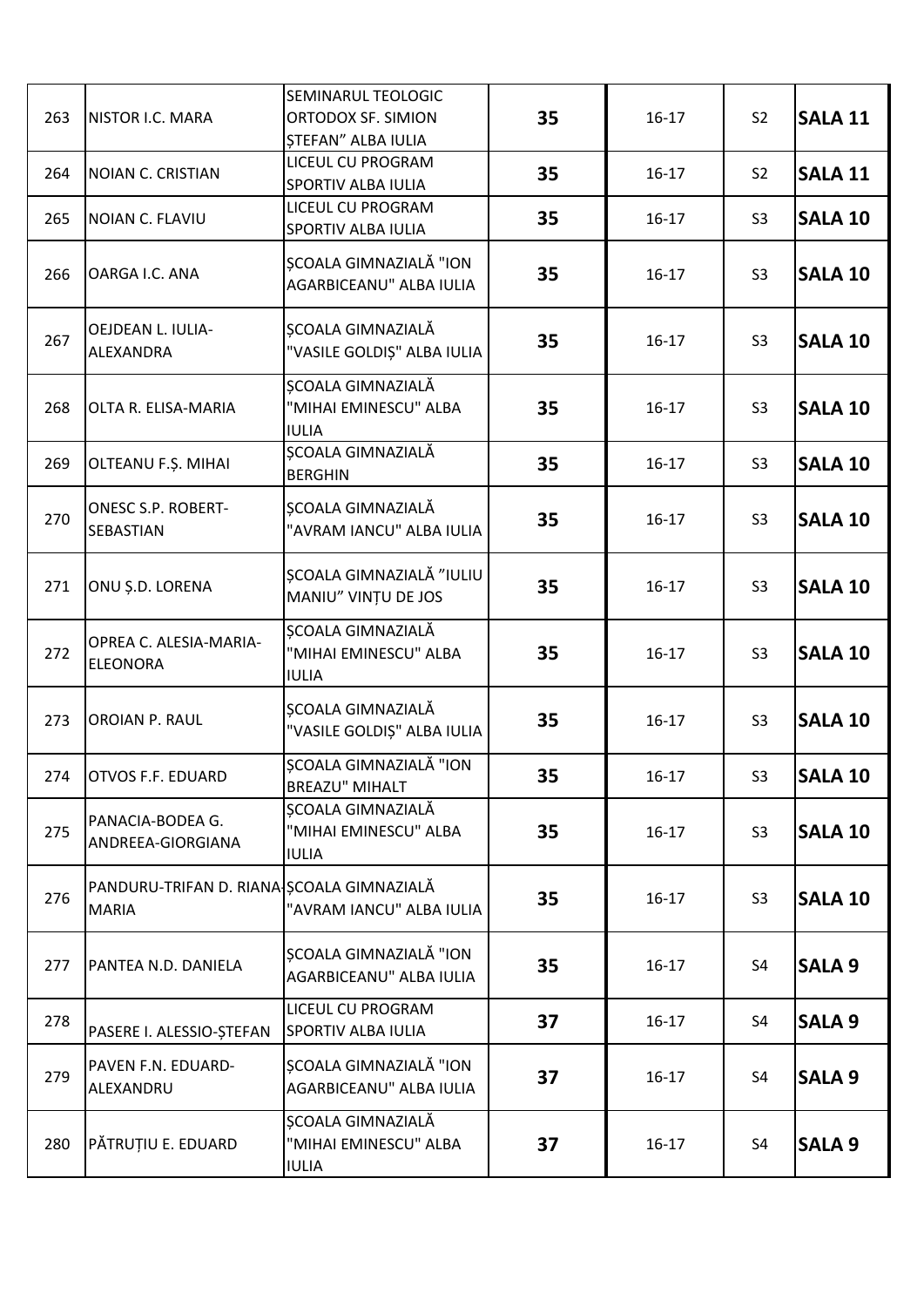| 281 | PÂRVA I.A. CĂTĂLIN-IOAN                                  | SCOALA GIMNAZIALĂ<br>"VASILE GOLDIȘ" ALBA IULIA                | 37 | $16 - 17$ | S <sub>4</sub> | <b>SALA 9</b>  |
|-----|----------------------------------------------------------|----------------------------------------------------------------|----|-----------|----------------|----------------|
| 282 | PELIN R.C. CIPRIAN-ANDREI                                | ȘCOALA GIMNAZIALĂ<br>"VASILE GOLDIȘ" ALBA IULIA                | 37 | $16-17$   | S4             | <b>SALA 9</b>  |
| 283 | PENCIU D. VLAD                                           | SCOALA GIMNAZIALĂ<br>"VASILE GOLDIȘ" ALBA IULIA                | 37 | $16 - 17$ | S <sub>4</sub> | <b>SALA 9</b>  |
| 284 | PETRAȘCU A.Ș ALEXANDRU- ȘCOALA GIMNAZIALĂ<br><b>VLAD</b> | "AVRAM IANCU" ALBA IULIA                                       | 37 | $16 - 17$ | S4             | <b>SALA 9</b>  |
| 285 | PETREAN C.N. CASIAN-<br>OVIDIU                           | LICEUL DE ARTE "REGINA<br>MARIA" ALBA IULIA                    | 37 | $16 - 17$ | S4             | <b>SALA 9</b>  |
| 286 | PETRESCU I. ANA                                          | ȘCOALA GIMNAZIALĂ<br>"AVRAM IANCU" ALBA IULIA                  | 37 | $16 - 17$ | S <sub>4</sub> | <b>SALA 9</b>  |
| 287 | PETRIC I.M. TUDOR                                        | ȘCOALA GIMNAZIALĂ<br>"MIHAI EMINESCU" ALBA<br><b>IULIA</b>     | 37 | $16 - 17$ | S <sub>4</sub> | <b>SALA 9</b>  |
| 288 | PETRUȚ A.C. ALINA-MARIA                                  | <b>COLEGIUL TEHNIC</b><br>"APULUM" ALBA IULIA                  | 37 | $16 - 17$ | S4             | <b>SALA 9</b>  |
| 289 | PETRUT D.I. VLAD-ȘTEFAN                                  | SCOALA GIMNAZIALĂ "ION<br>AGARBICEANU" ALBA IULIA              | 37 | 17-18     | S <sub>1</sub> | <b>SALA 12</b> |
| 290 | PETRUȚA N. GABRIEL                                       | ȘCOALA GIMNAZIALĂ "ION<br><b>BREAZU" MIHALT</b>                | 37 | 17-18     | S <sub>1</sub> | <b>SALA 12</b> |
| 291 | PÎRV D.I. AMALIA                                         | ȘCOALA GIMNAZIALĂ "ION<br>AGARBICEANU" ALBA IULIA              | 37 | 17-18     | S <sub>1</sub> | <b>SALA 12</b> |
| 292 | PLUGAR R. TANIA-<br><b>NICOLETA</b>                      | ȘCOALA GIMNAZIALĂ<br>"MIHAI EMINESCU" IGHIU                    | 37 | $17 - 18$ | S <sub>1</sub> | <b>SALA 12</b> |
| 293 | POGAN M. ELIANA                                          | SEMINARUL TEOLOGIC<br>ORTODOX SF. SIMION<br>STEFAN" ALBA IULIA | 37 | $17 - 18$ | S <sub>1</sub> | <b>SALA 12</b> |
| 294 | POP C.RAUL-MIHAI                                         | SCOALA GIMNAZIALĂ "ION<br>AGARBICEANU" ALBA IULIA              | 37 | $17 - 18$ | S <sub>1</sub> | <b>SALA 12</b> |
| 295 | POPA A.T. ARIANA-MARIA                                   | <b>LICEUL CU PROGRAM</b><br><b>SPORTIV ALBA IULIA</b>          | 37 | $17 - 18$ | S <sub>1</sub> | <b>SALA 12</b> |
| 296 | POPA C. ELENA-<br>ALEXANDRA                              | ȘCOALA GIMNAZIALĂ<br>"MIHAI EMINESCU" ALBA<br><b>IULIA</b>     | 37 | $17 - 18$ | S <sub>1</sub> | <b>SALA 12</b> |
| 297 | POPA C.F. IOANA                                          | ȘCOALA GIMNAZIALĂ<br>"MIHAI EMINESCU" ALBA<br><b>IULIA</b>     | 37 | $17 - 18$ | S <sub>1</sub> | <b>SALA 12</b> |
| 298 | POPA D.I. DANIEL                                         | ȘCOALA GIMNAZIALĂ<br>"VASILE GOLDIȘ" ALBA IULIA                | 37 | $17 - 18$ | S <sub>1</sub> | <b>SALA 12</b> |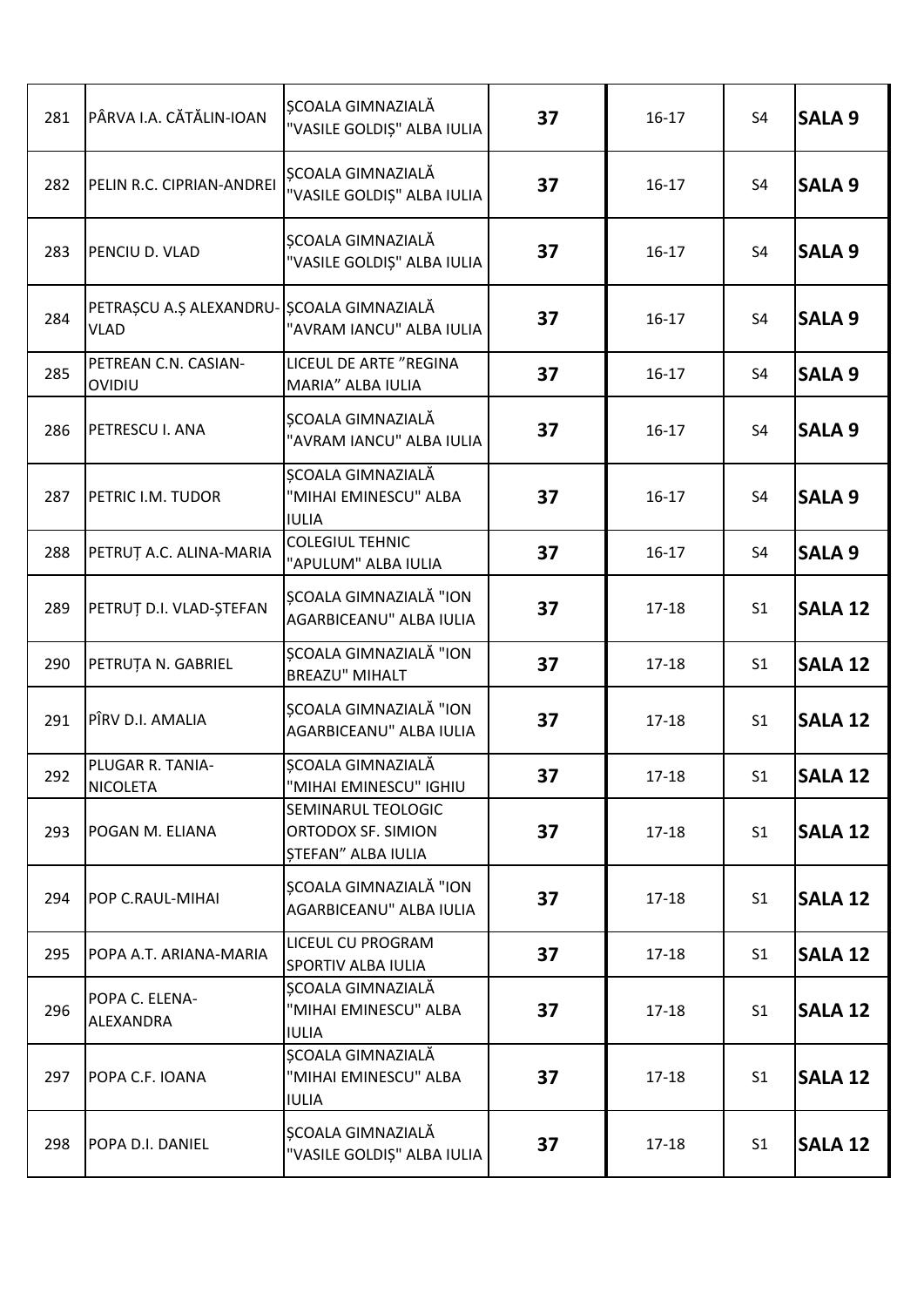| 299 | POPA E. GHEORGE-RAUL                         | <b>SCOALA GIMNAZIALĂ</b><br>"VASILE GOLDIȘ" ALBA IULIA            | 37 | $17 - 18$ | S <sub>1</sub> | <b>SALA 12</b> |
|-----|----------------------------------------------|-------------------------------------------------------------------|----|-----------|----------------|----------------|
| 300 | POPA G. ALEXIA                               | ȘCOALA GIMNAZIALĂ<br>"VASILE GOLDIȘ" ALBA IULIA                   | 37 | $17 - 18$ | S <sub>1</sub> | <b>SALA 12</b> |
| 301 | POPESCU N. MARA-IOANA                        | ȘCOALA GIMNAZIALĂ<br>"VASILE GOLDIȘ" ALBA IULIA                   | 37 | $17 - 18$ | S <sub>2</sub> | <b>SALA 11</b> |
| 302 | POPOVICI C.IRINA                             | <b>SCOALA GIMNAZIALĂ</b><br>"MIHAI EMINESCU" ALBA<br><b>IULIA</b> | 37 | $17 - 18$ | S <sub>2</sub> | <b>SALA 11</b> |
| 303 | POTOPEA R.L. CLAUDIU-<br><b>DENIS-ADRIAN</b> | ȘCOALA GIMNAZIALĂ "ION<br><b>BREAZU" MIHALT</b>                   | 37 | $17 - 18$ | S <sub>2</sub> | <b>SALA 11</b> |
| 304 | PRAȚA G. GEORGE-MIHAI                        | LICEUL CU PROGRAM<br>SPORTIV ALBA IULIA                           | 37 | $17 - 18$ | S <sub>2</sub> | <b>SALA 11</b> |
| 305 | PRIPORAN I.O. MARIA                          | LICEUL CU PROGRAM<br>SPORTIV ALBA IULIA                           | 37 | $17 - 18$ | S <sub>2</sub> | <b>SALA 11</b> |
| 306 | PROCOPIE N. MIRCEA                           | ȘCOALA GIMNAZIALĂ<br>"SIMION PANTEA" SĂLCIUA                      | 14 | $17 - 18$ | S <sub>2</sub> | <b>SALA 11</b> |
| 307 | PUSA I.A. MARIO                              | SCOALA GIMNAZIALĂ<br>"AVRAM IANCU" ALBA IULIA                     | 14 | $17 - 18$ | S <sub>2</sub> | <b>SALA 11</b> |
| 308 | RADA D.C. BRIANA-MARIA                       | LICEUL CU PROGRAM<br>SPORTIV ALBA IULIA                           | 14 | $17 - 18$ | S <sub>2</sub> | <b>SALA 11</b> |
| 309 | RADU D. ROBERT-CRISTIAN                      | SCOALA GIMNAZIALĂ "ION<br>AGARBICEANU" ALBA IULIA                 | 14 | $17 - 18$ | S <sub>2</sub> | <b>SALA 11</b> |
| 310 | RĂDEANU-DANCI F.<br>ALEXANDRA-AMALIA         | SCOALA GIMNAZIALĂ<br>"MIHAI EMINESCU" ALBA<br><b>IULIA</b>        | 14 | $17 - 18$ | S <sub>2</sub> | <b>SALA 11</b> |
| 311 | ROMAN G. EDUARD-<br><b>ANDREI</b>            | LICEUL CU PROGRAM<br>SPORTIV ALBA IULIA                           | 14 | $17 - 18$ | S <sub>2</sub> | <b>SALA 11</b> |
| 312 | ROMAN I.D. DENIS                             | SCOALA GIMNAZIALĂ<br>"AVRAM IANCU" ALBA IULIA                     | 14 | $17 - 18$ | S <sub>2</sub> | <b>SALA 11</b> |
| 313 | RUS P.M. BIANCA-ELENA                        | ȘCOALA GIMNAZIALĂ<br>"MIHAI EMINESCU" ALBA<br><b>IULIA</b>        | 14 | $17 - 18$ | S <sub>3</sub> | <b>SALA 10</b> |
| 314 | RUSU M. DENIS-GABRIEL                        | ȘCOALA GIMNAZIALĂ<br>"VASILE GOLDIȘ" ALBA IULIA                   | 14 | $17 - 18$ | S <sub>3</sub> | <b>SALA 10</b> |
| 315 | SABĂU I.S. ALEXIA-IOANA                      | <b>ȘCOALA GIMNAZIALĂ</b><br>"MIHAI EMINESCU" ALBA<br><b>IULIA</b> | 14 | $17 - 18$ | S <sub>3</sub> | <b>SALA 10</b> |
| 316 | SALCU I.A. ECATERINA                         | ȘCOALA GIMNAZIALĂ<br>"VASILE GOLDIȘ" ALBA IULIA                   | 14 | $17 - 18$ | S <sub>3</sub> | <b>SALA 10</b> |
| 317 | SAMOILĂ O.D. ANA NAOMI                       | <b>SCOALA GIMNAZIALĂ</b><br>"MIHAI EMINESCU" IGHIU                | 14 | $17 - 18$ | S <sub>3</sub> | <b>SALA 10</b> |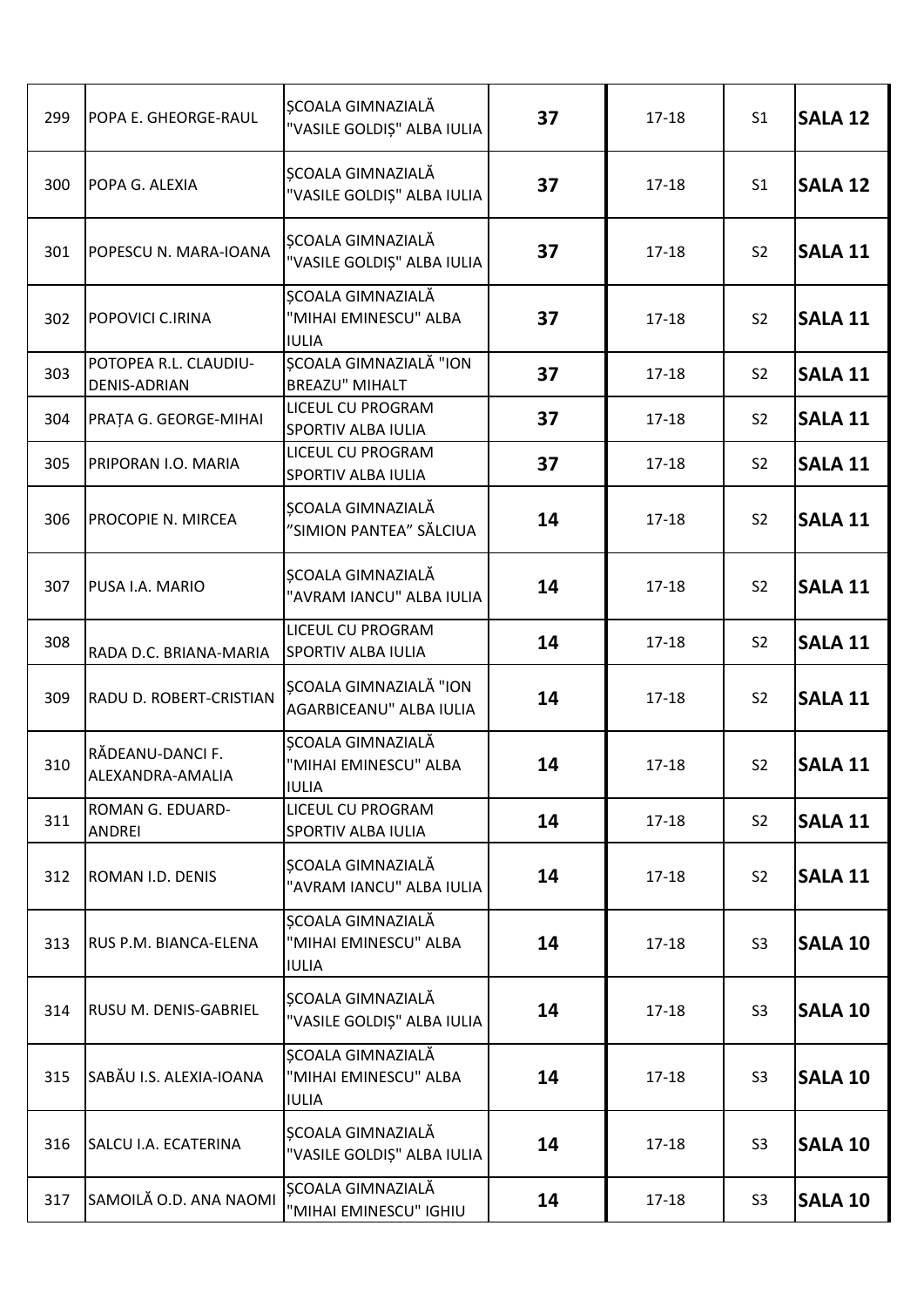| 318 | SANDU C. MARA-<br>ANAMARIA                  | ȘCOALA GIMNAZIALĂ<br>"MIHAI EMINESCU" ALBA<br><b>IULIA</b> | 14 | $17 - 18$ | S <sub>3</sub> | <b>SALA 10</b> |
|-----|---------------------------------------------|------------------------------------------------------------|----|-----------|----------------|----------------|
| 319 | SĂLCUDEAN B.F.RALUCA                        | <b>LICEUL CU PROGRAM</b><br>SPORTIV ALBA IULIA             | 14 | $17 - 18$ | S <sub>3</sub> | <b>SALA 10</b> |
| 320 | <b>SCLIFOS L.I. SANDRA-LUCIA</b>            | ȘCOALA GIMNAZIALĂ<br>"AVRAM IANCU" ALBA IULIA              | 14 | $17 - 18$ | S <sub>3</sub> | <b>SALA 10</b> |
| 321 | SECOBAN P.L. MIHAI-<br>ANDREI               | ȘCOALA GIMNAZIALĂ<br>"MIHAI EMINESCU" ALBA<br><b>IULIA</b> | 14 | $17 - 18$ | S <sub>3</sub> | <b>SALA 10</b> |
| 322 | SEICIAN C.I. DARIUS                         | SCOALA GIMNAZIALĂ<br>"VASILE GOLDIȘ" ALBA IULIA            | 14 | $17 - 18$ | S <sub>3</sub> | <b>SALA 10</b> |
| 323 | SICOE N.A. LIANA-MARIA                      | SCOALA GIMNAZIALĂ<br>"MIHAI EMINESCU" ALBA<br><b>IULIA</b> | 14 | $17 - 18$ | S <sub>3</sub> | <b>SALA 10</b> |
| 324 | SIMA I. ILINCA-MARIA                        | ȘCOALA GIMNAZIALĂ<br>"MIHAI EMINESCU" ALBA<br><b>IULIA</b> | 14 | $17 - 18$ | S <sub>3</sub> | <b>SALA 10</b> |
| 325 | SIMON A.A. ROBERT                           | SCOALA GIMNAZIALĂ<br>"AVRAM IANCU" ALBA IULIA              | 14 | $17 - 18$ | S <sub>4</sub> | <b>SALA 9</b>  |
| 326 | SÎRBU M. ALEXANDRA-<br><b>IOANA</b>         | ȘCOALA GIMNAZIALĂ<br>"MIHAI EMINESCU" ALBA<br><b>IULIA</b> | 14 | $17 - 18$ | S <sub>4</sub> | <b>SALA 9</b>  |
| 327 | SMARANDACHE I.<br>ALEXANDRA-IOANA           | <b>SCOALA GIMNAZIALĂ "ION</b><br>AGARBICEANU" ALBA IULIA   | 14 | $17 - 18$ | S4             | <b>SALA 9</b>  |
| 328 | SOLDUBANU-SIMONOV S.<br>ALEJANDRO-SEBASTIAN | SCOALA GIMNAZIALĂ<br>"MIHAI EMINESCU" ALBA<br><b>IULIA</b> | 14 | $17 - 18$ | S4             | <b>SALA 9</b>  |
| 329 | SOLYOM F. BOGDAN-IOAN                       | SCOALA GIMNAZIALĂ<br>"VASILE GOLDIȘ" ALBA IULIA            | 14 | $17 - 18$ | S <sub>4</sub> | <b>SALA 9</b>  |
| 330 | SPĂTĂCEANU D. SARAH                         | SCOALA GIMNAZIALĂ<br>"MIHAI EMINESCU" ALBA<br><b>IULIA</b> | 14 | $17 - 18$ | S4             | SALA 9         |
| 331 | SPĂTĂCEANU T. LUCAS                         | SCOALA GIMNAZIALĂ<br>"MIHAI EMINESCU" ALBA<br><b>IULIA</b> | 14 | $17 - 18$ | S4             | <b>SALA 9</b>  |
| 332 | STANCIU A. DAVID-ALIN                       | SCOALA GIMNAZIALĂ<br>"AVRAM IANCU" ALBA IULIA              | 14 | $17 - 18$ | S4             | <b>SALA 9</b>  |
| 333 | STĂNILĂ G. FLAVIA                           | <b>SCOALA GIMNAZIALĂ "ION</b><br>AGARBICEANU" ALBA IULIA   | 14 | $17 - 18$ | S <sub>4</sub> | <b>SALA 9</b>  |
| 334 | STÎNGACIU I. ANDREI-<br><b>MARIAN</b>       | SCOALA GIMNAZIALĂ<br>"MIHAI EMINESCU" ALBA<br><b>IULIA</b> | 15 | $17 - 18$ | S4             | <b>SALA 9</b>  |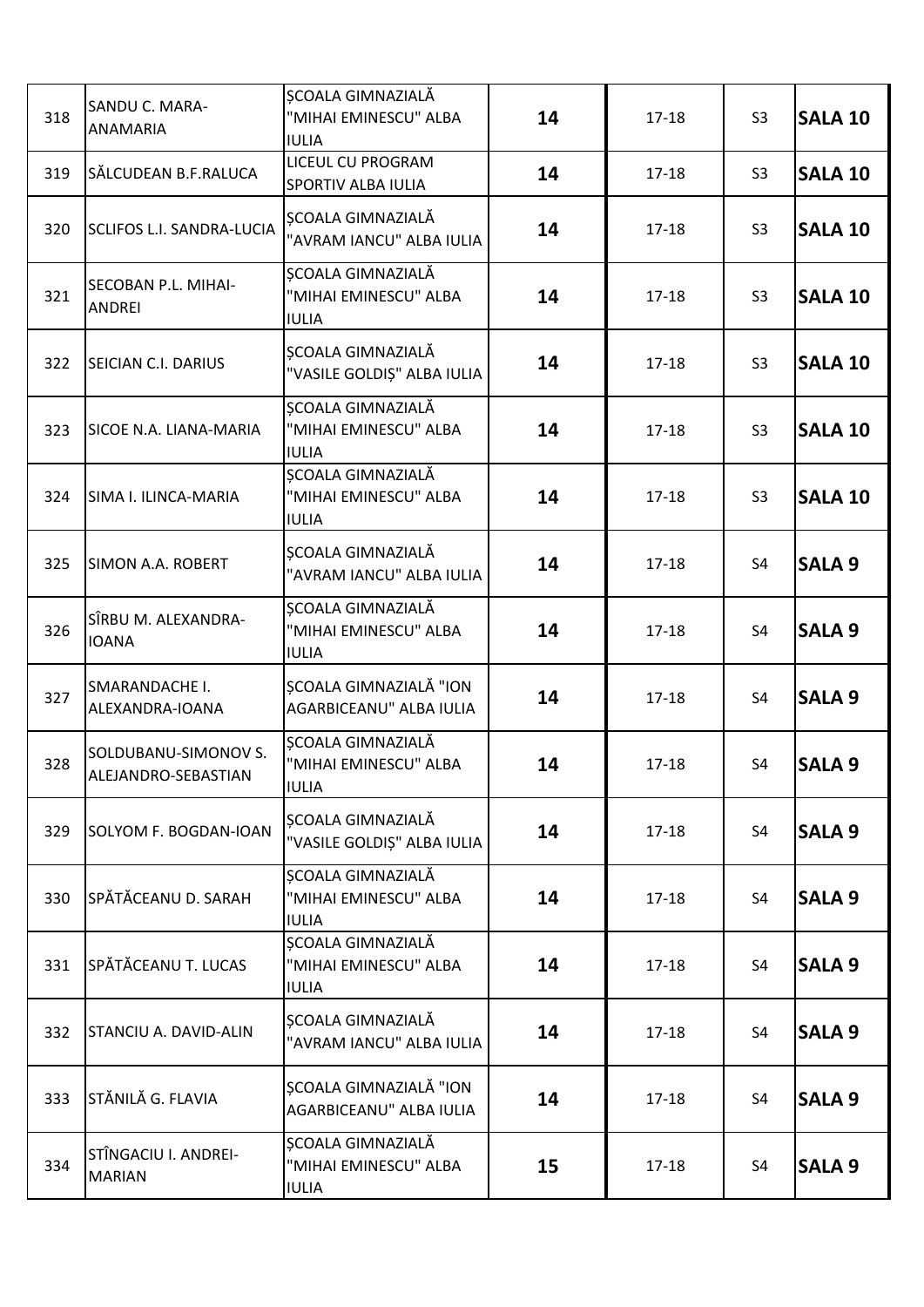| 335 | STOICA O.R. TIBERIU-<br><b>REMUS</b>       | SCOALA GIMNAZIALĂ "ION<br>AGARBICEANU" ALBA IULIA                     | 15 | $17 - 18$ | S <sub>4</sub> | <b>SALA 9</b>  |
|-----|--------------------------------------------|-----------------------------------------------------------------------|----|-----------|----------------|----------------|
| 336 | <b>STROE C.C. TUDOR</b>                    | ȘCOALA GIMNAZIALĂ<br>"VASILE GOLDIȘ" ALBA IULIA                       | 15 | $17 - 18$ | <b>S4</b>      | <b>SALA 9</b>  |
| 337 | <b>SUARDI P.F. KEVIN</b>                   | SEMINARUL TEOLOGIC<br>ORTODOX SF. SIMION<br><b>ȘTEFAN" ALBA IULIA</b> | 15 | 18-19     | S <sub>1</sub> | <b>SALA 12</b> |
| 338 | <b>SUCIU A.D.DAVID-ALIN</b>                | ȘCOALA GIMNAZIALĂ<br>"VASILE GOLDIȘ" ALBA IULIA                       | 15 | 18-19     | S <sub>1</sub> | <b>SALA 12</b> |
| 339 | SUCIU G. EDUARD-<br><b>SEBASTIAN</b>       | ȘCOALA GIMNAZIALĂ<br>"AVRAM IANCU" ALBA IULIA                         | 15 | 18-19     | S <sub>1</sub> | <b>SALA 12</b> |
| 340 | SZIKORA R. RICHARD-<br><b>MICHAEL</b>      | <b>COLEGIUL TEHNIC</b><br>"APULUM" ALBA IULIA                         | 15 | 18-19     | S <sub>1</sub> | <b>SALA 12</b> |
| 341 | <b>ŞARA O.D. MARIA</b>                     | ȘCOALA GIMNAZIALĂ<br>"VASILE GOLDIȘ" ALBA IULIA                       | 15 | 18-19     | S <sub>1</sub> | <b>SALA 12</b> |
| 342 | SENILĂ I.E. DAVID                          | SEMINARUL TEOLOGIC<br>ORTODOX SF. SIMION<br><b>STEFAN" ALBA IULIA</b> | 15 | 18-19     | S <sub>1</sub> | <b>SALA 12</b> |
| 343 | <b>ŞERB S.D. DARIA-MARIA</b>               | <b>SCOALA GIMNAZIALĂ</b><br>"MIHAI EMINESCU" ALBA<br><b>IULIA</b>     | 15 | 18-19     | S <sub>1</sub> | <b>SALA 12</b> |
| 344 | SERBĂNESCU A. RALUCA-<br><b>IOANA</b>      | ȘCOALA GIMNAZIALĂ "ION<br>AGARBICEANU" ALBA IULIA                     | 15 | 18-19     | S <sub>1</sub> | <b>SALA 12</b> |
| 345 | SIPOS S.I. SORINA-IOANA                    | <b>COLEGIUL TEHNIC</b><br>"APULUM" ALBA IULIA                         | 15 | 18-19     | S <sub>1</sub> | <b>SALA 12</b> |
| 346 | SOPTEREAN I. MARA                          | ȘCOALA GIMNAZIALĂ<br>"VASILE GOLDIŞ" ALBA IULIA                       | 15 | 18-19     | S <sub>1</sub> | <b>SALA 12</b> |
| 347 | STEAU H.C. ALEXANDRU-<br><b>STEFAN</b>     | SCOALA GIMNAZIALĂ<br>"MIHAI EMINESCU" ALBA<br><b>IULIA</b>            | 15 | 18-19     | S <sub>1</sub> | <b>SALA 12</b> |
| 348 | STEAU M. ANTONIO-<br><b>CELINO</b>         | SCOALA GIMNAZIALĂ<br>"VASILE GOLDIȘ" ALBA IULIA                       | 15 | 18-19     | S <sub>1</sub> | <b>SALA 12</b> |
| 349 | <b>STEF M. BOGDAN-MIHAI</b>                | LICEUL CU PROGRAM<br>SPORTIV ALBA IULIA                               | 15 | 18-19     | S <sub>2</sub> | <b>SALA 11</b> |
| 350 | <b>STEF M. ROBERT-</b><br><b>SEBASTIAN</b> | SCOALA GIMNAZIALĂ<br>"DECEBAL" CRICĂU                                 | 15 | 18-19     | S <sub>2</sub> | <b>SALA 11</b> |
| 351 | ŞUŞMAN V. LARISA                           | LICEUL CU PROGRAM<br>SPORTIV ALBA IULIA                               | 15 | 18-19     | S <sub>2</sub> | <b>SALA 11</b> |
| 352 | <b>SUTEU I. ALESIA-DAIANA</b>              | ȘCOALA GIMNAZIALĂ<br>"MIHAI EMINESCU" ALBA<br><b>IULIA</b>            | 15 | 18-19     | S <sub>2</sub> | <b>SALA 11</b> |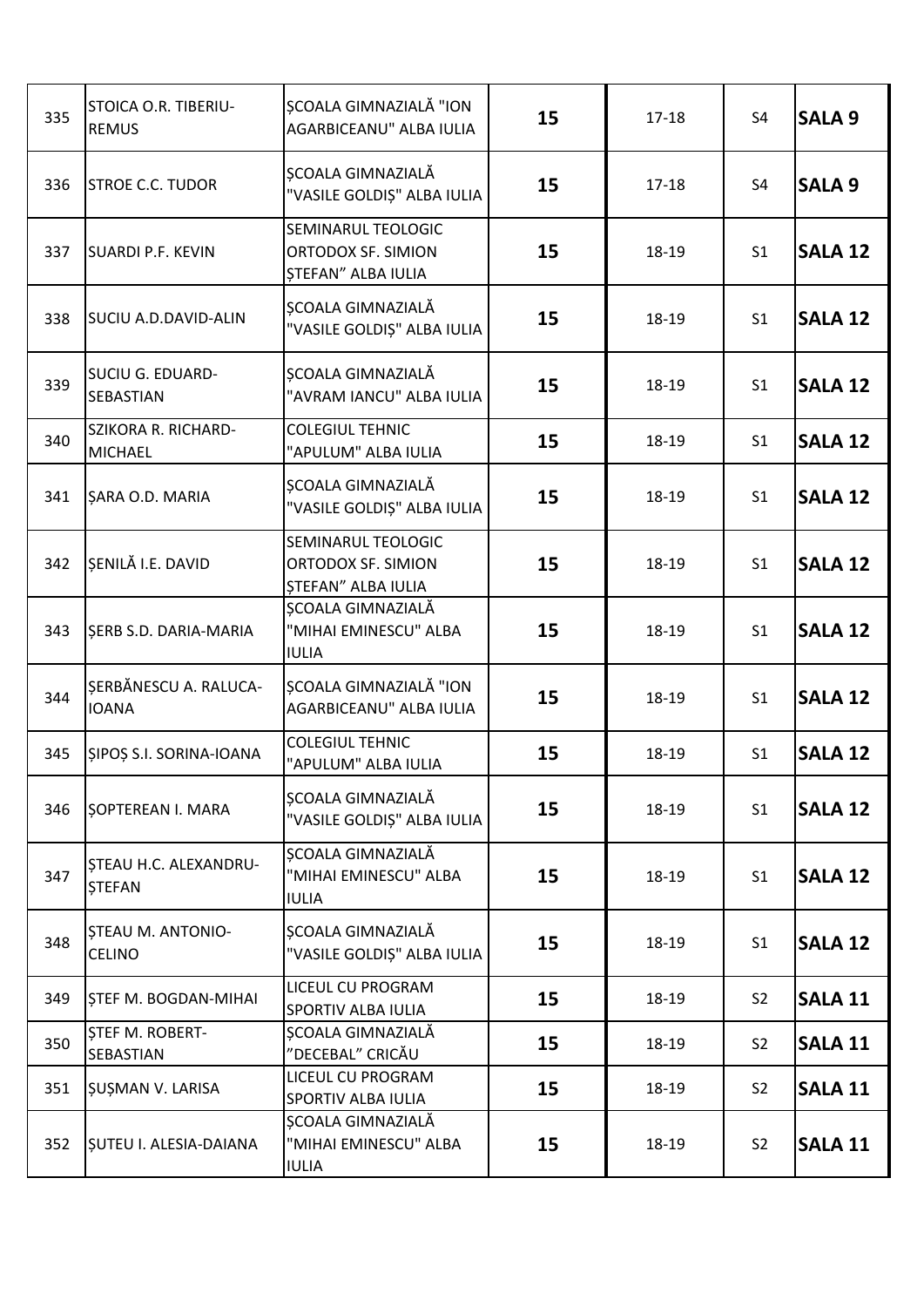| 353 | <b>SUTEU I. ANDREI-GABRIEL</b>              | SCOALA GIMNAZIALĂ<br>"VASILE GOLDIȘ" ALBA IULIA                       | 15 | 18-19 | S <sub>2</sub> | <b>SALA 11</b> |
|-----|---------------------------------------------|-----------------------------------------------------------------------|----|-------|----------------|----------------|
| 354 | TAT I. ALEXIA-GEORGIANA                     | SEMINARUL TEOLOGIC<br>ORTODOX SF. SIMION<br><b>ȘTEFAN" ALBA IULIA</b> | 15 | 18-19 | S <sub>2</sub> | <b>SALA 11</b> |
| 355 | TÂRNOVEAN I.R. MIHAI-<br><b>IOAN</b>        | ȘCOALA GIMNAZIALĂ "ION<br>AGARBICEANU" ALBA IULIA                     | 15 | 18-19 | S <sub>2</sub> | <b>SALA 11</b> |
| 356 | TETIN M.C. AMALIA-MELISA ORTODOX SF. SIMION | SEMINARUL TEOLOGIC<br><b>STEFAN" ALBA IULIA</b>                       | 15 | 18-19 | S <sub>2</sub> | <b>SALA 11</b> |
| 357 | TIC D.V. INGRID-PATRICIA                    | ȘCOALA GIMNAZIALĂ<br>"MIHAI EMINESCU" ALBA<br><b>IULIA</b>            | 15 | 18-19 | S <sub>2</sub> | <b>SALA 11</b> |
| 358 | TIMBUȘ C.I. TEODORA                         | <b>SCOALA GIMNAZIALĂ "ION</b><br>AGARBICEANU" ALBA IULIA              | 15 | 18-19 | S <sub>2</sub> | <b>SALA 11</b> |
| 359 | TIUREAN M.S. ANDREEA                        | <b>SCOALA GIMNAZIALĂ</b><br>"VASILE GOLDIȘ" ALBA IULIA                | 15 | 18-19 | S <sub>2</sub> | <b>SALA 11</b> |
| 360 | TODEA N. MARIA                              | ȘCOALA GIMNAZIALĂ<br>"MIHAI EMINESCU" ALBA<br><b>IULIA</b>            | 15 | 18-19 | S <sub>2</sub> | <b>SALA 11</b> |
| 361 | TODEA N. NICOLAE                            | ȘCOALA GIMNAZIALĂ<br>"MIHAI EMINESCU" ALBA<br><b>IULIA</b>            | 15 | 18-19 | S <sub>3</sub> | <b>SALA 10</b> |
| 362 | TODERICIU D. MAIA-ioana                     | SEMINARUL TEOLOGIC<br>ORTODOX SF. SIMION<br><b>ȘTEFAN" ALBA IULIA</b> | 15 | 18-19 | S <sub>3</sub> | <b>SALA 10</b> |
| 363 | TODOR I.F. LUCA-FLORIN-<br><b>IOAN</b>      | ȘCOALA GIMNAZIALĂ<br>"AVRAM IANCU" ALBA IULIA                         | 15 | 18-19 | S <sub>3</sub> | <b>SALA 10</b> |
| 364 | TOMA M.M. MIHAI-<br><b>PATRICK</b>          | ȘCOALA GIMNAZIALĂ<br>"MIHAI EMINESCU" ALBA<br><b>IULIA</b>            | 16 | 18-19 | S <sub>3</sub> | <b>SALA 10</b> |
| 365 | TOMA S. CEZAR                               | LICEUL DE ARTE "REGINA<br>MARIA" ALBA IULIA                           | 16 | 18-19 | S <sub>3</sub> | <b>SALA 10</b> |
| 366 | TOMA V. ADRIANA                             | ȘCOALA GIMNAZIALĂ<br>"MIHAI EMINESCU" ALBA<br><b>IULIA</b>            | 16 | 18-19 | S <sub>3</sub> | <b>SALA 10</b> |
| 367 | TRIF M.V. VALENTINA-<br>DANIELA             | SCOALA GIMNAZIALĂ<br>"DECEBAL" CRICĂU                                 | 16 | 18-19 | S <sub>3</sub> | <b>SALA 10</b> |
| 368 | TRUȘCĂ C.S. RAUL-COSMIN ORTODOX SF. SIMION  | SEMINARUL TEOLOGIC<br><b>STEFAN" ALBA IULIA</b>                       | 16 | 18-19 | S <sub>3</sub> | <b>SALA 10</b> |
| 369 | TUCAN G.I. MIHAI-RADU                       | ȘCOALA GIMNAZIALĂ "ION<br>AGARBICEANU" ALBA IULIA                     | 16 | 18-19 | S <sub>3</sub> | <b>SALA 10</b> |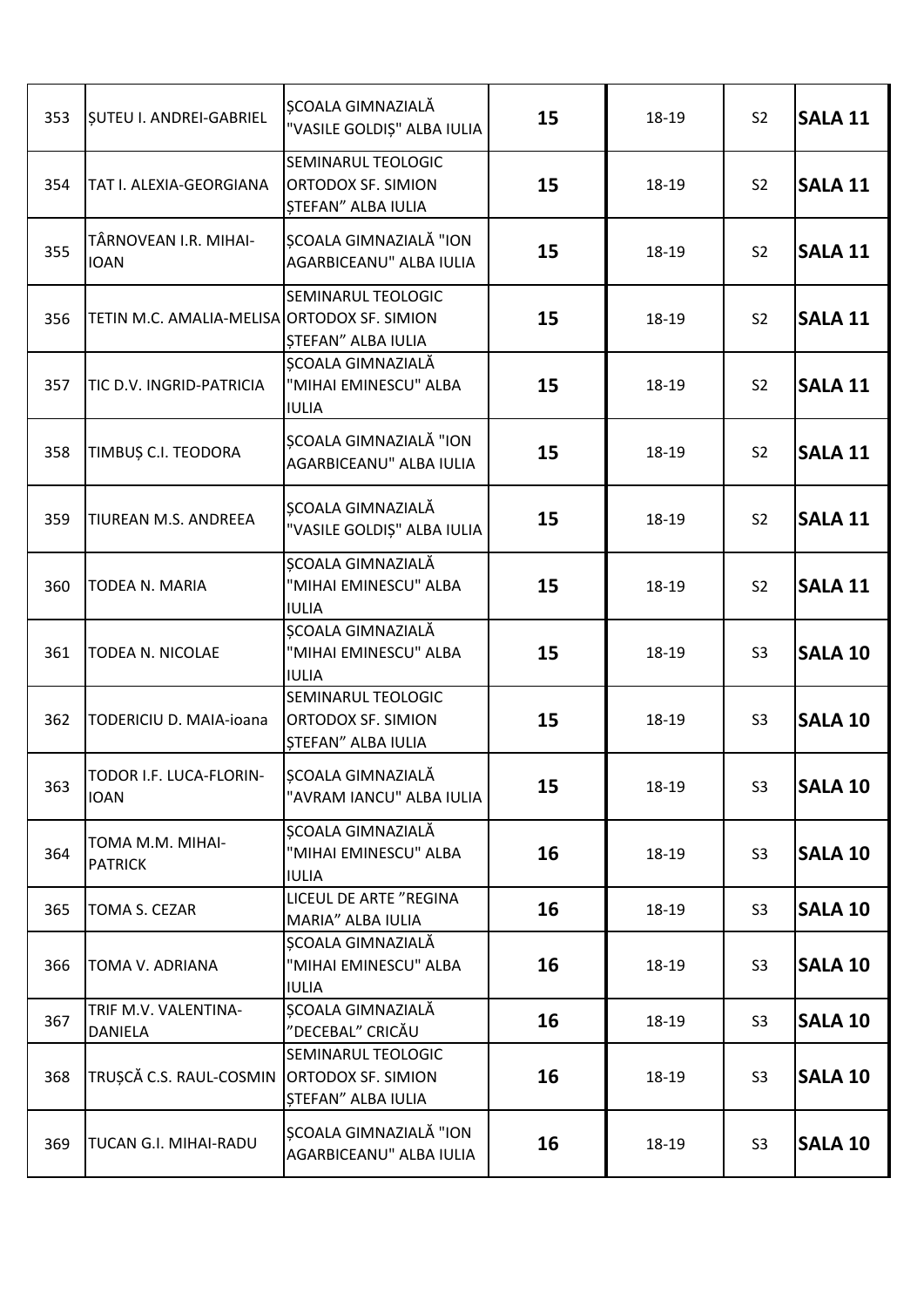| 370 | TUDOROIU A. LUCA-<br>TIBERIU             | <b>SCOALA GIMNAZIALĂ</b><br>"MIHAI EMINESCU" ALBA<br><b>IULIA</b>     | 16 | 18-19 | S <sub>3</sub> | <b>SALA 10</b> |
|-----|------------------------------------------|-----------------------------------------------------------------------|----|-------|----------------|----------------|
| 371 | TURCU V.N. ALEXIA-ELENA                  | <b>SCOALA GIMNAZIALĂ</b><br>"MIHAI EMINESCU" ALBA<br><b>IULIA</b>     | 16 | 18-19 | S <sub>3</sub> | <b>SALA 10</b> |
| 372 | TUZEȘ E.R. RAUL-MIHAI                    | SCOALA GIMNAZIALĂ<br>"VASILE GOLDIȘ" ALBA IULIA                       | 16 | 18-19 | S <sub>3</sub> | <b>SALA 10</b> |
| 373 | TANDEA M.L. ANDREEA-<br><b>CRISTIANA</b> | ȘCOALA GIMNAZIALĂ<br>"VASILE GOLDIȘ" ALBA IULIA                       | 16 | 18-19 | S <sub>4</sub> | <b>SALA 9</b>  |
| 374 | TARĂLUNGĂ C. IULIA-<br><b>IOANA</b>      | <b>COLEGIUL TEHNIC</b><br>"APULUM" ALBA IULIA                         | 16 | 18-19 | S <sub>4</sub> | <b>SALA 9</b>  |
| 375 | TARĂLUNGĂ C.ANDA-<br><b>MARIA</b>        | <b>COLEGIUL TEHNIC</b><br>"APULUM" ALBA IULIA                         | 16 | 18-19 | S4             | <b>SALA 9</b>  |
| 376 | TIPLEA C.V. LAVINIA-<br><b>BIANCA</b>    | LICEUL CU PROGRAM<br>SPORTIV ALBA IULIA                               | 16 | 18-19 | S4             | <b>SALA 9</b>  |
| 377 | <b>TUTUI R.N. ELIANA</b>                 | SCOALA GIMNAZIALĂ<br>"MIHAI EMINESCU" ALBA<br><b>IULIA</b>            | 16 | 18-19 | S4             | <b>SALA 9</b>  |
| 378 | UCENIC N. IOANA                          | <b>SCOALA GIMNAZIALĂ</b><br>"NICOLAE DRĂGAN GALDA<br>DE JOS           | 16 | 18-19 | S <sub>4</sub> | <b>SALA 9</b>  |
| 379 | UNCHIAȘ R.O. KARINA                      | ȘCOALA GIMNAZIALĂ<br>"MIHAI EMINESCU" ALBA<br><b>IULIA</b>            | 16 | 18-19 | S4             | <b>SALA 9</b>  |
| 380 | UNGUREAN I. IOANA-<br><b>ILINCA</b>      | SEMINARUL TEOLOGIC<br>ORTODOX SF. SIMION<br><b>STEFAN" ALBA IULIA</b> | 16 | 18-19 | S4             | <b>SALA 9</b>  |
| 381 | URS D. MARIA-BEATRICE                    | SEMINARUL TEOLOGIC<br>ORTODOX SF. SIMION<br>ȘTEFAN" ALBA IULIA        | 16 | 18-19 | S <sub>4</sub> | <b>SALA 9</b>  |
| 382 | UȚIU A. DARIA-SOFIA                      | <b>SCOALA GIMNAZIALĂ "ION</b><br>AGARBICEANU" ALBA IULIA              | 16 | 18-19 | S4             | <b>SALA 9</b>  |
| 383 | VASILCA I. MARIA                         | <b>SCOALA GIMNAZIALĂ "ION</b><br>AGARBICEANU" ALBA IULIA              | 16 | 18-19 | S4             | <b>SALA 9</b>  |
| 384 | VASÎNC L.D. TUDOR                        | ȘCOALA GIMNAZIALĂ<br>"MIHAI EMINESCU" ALBA<br><b>IULIA</b>            | 16 | 18-19 | S4             | <b>SALA 9</b>  |
| 385 | VASÎNC L.D. VICTOR                       | ȘCOALA GIMNAZIALĂ<br>"MIHAI EMINESCU" ALBA<br><b>IULIA</b>            | 16 | 19-20 | S <sub>1</sub> | <b>SALA 12</b> |
| 386 | VĂSUȚ I.H. MAURA-MARIA                   | SEMINARUL TEOLOGIC<br>ORTODOX SF. SIMION<br><b>STEFAN" ALBA IULIA</b> | 16 | 19-20 | S <sub>1</sub> | <b>SALA 12</b> |
| 387 | VÂJDEA C.L. DENISA-<br><b>CLAUDIA</b>    | LICEUL DE ARTE "REGINA<br>MARIA" ALBA IULIA                           | 16 | 19-20 | S <sub>1</sub> | SALA 12        |